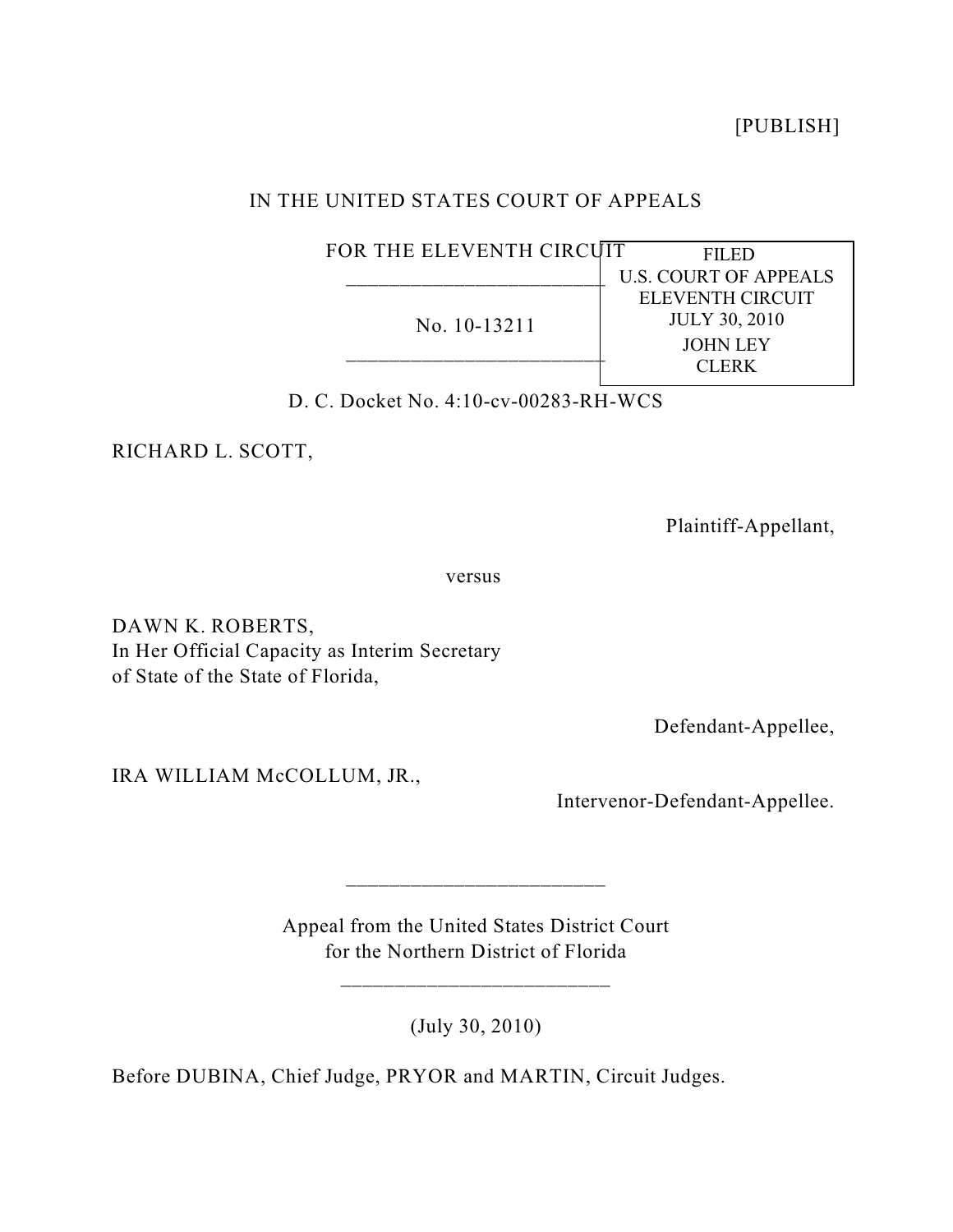PRYOR, Circuit Judge:

In this emergency appeal from the denial of a motion for a preliminary injunction, Richard Scott, who is a candidate for the Republican Party for Governor of the State of Florida, asks that we preliminarily enjoin the enforcement of a provision of the Florida Election Campaign Financing Act that he contends violates his rights, under the First and Fourteenth Amendments, to spend unlimited sums of his personal funds and private donations to his campaign in furtherance of his candidacy. To date, Scott, who has never run for public office and is largely self-funding his campaign, has spent more than \$21 million in the Republican primary to defeat his main opponent, Bill McCollum, the current Attorney General of Florida, who is participating in the public campaign financing system of Florida, which provides participating candidates with matching public funds to spend on their campaigns. That system also provides participating candidates like McCollum with a subsidy when a nonparticipating opponent spends in excess of \$2 for each registered Florida voter, which for this election means almost \$25 million. Fla. Stat. §§ 106.34, 106.355.

On July 7, as his campaign expenditures were rapidly approaching the \$25 million threshold, Scott filed a complaint in the district court and asked the court to enjoin preliminarily the operation of the excess spending subsidy. Scott argued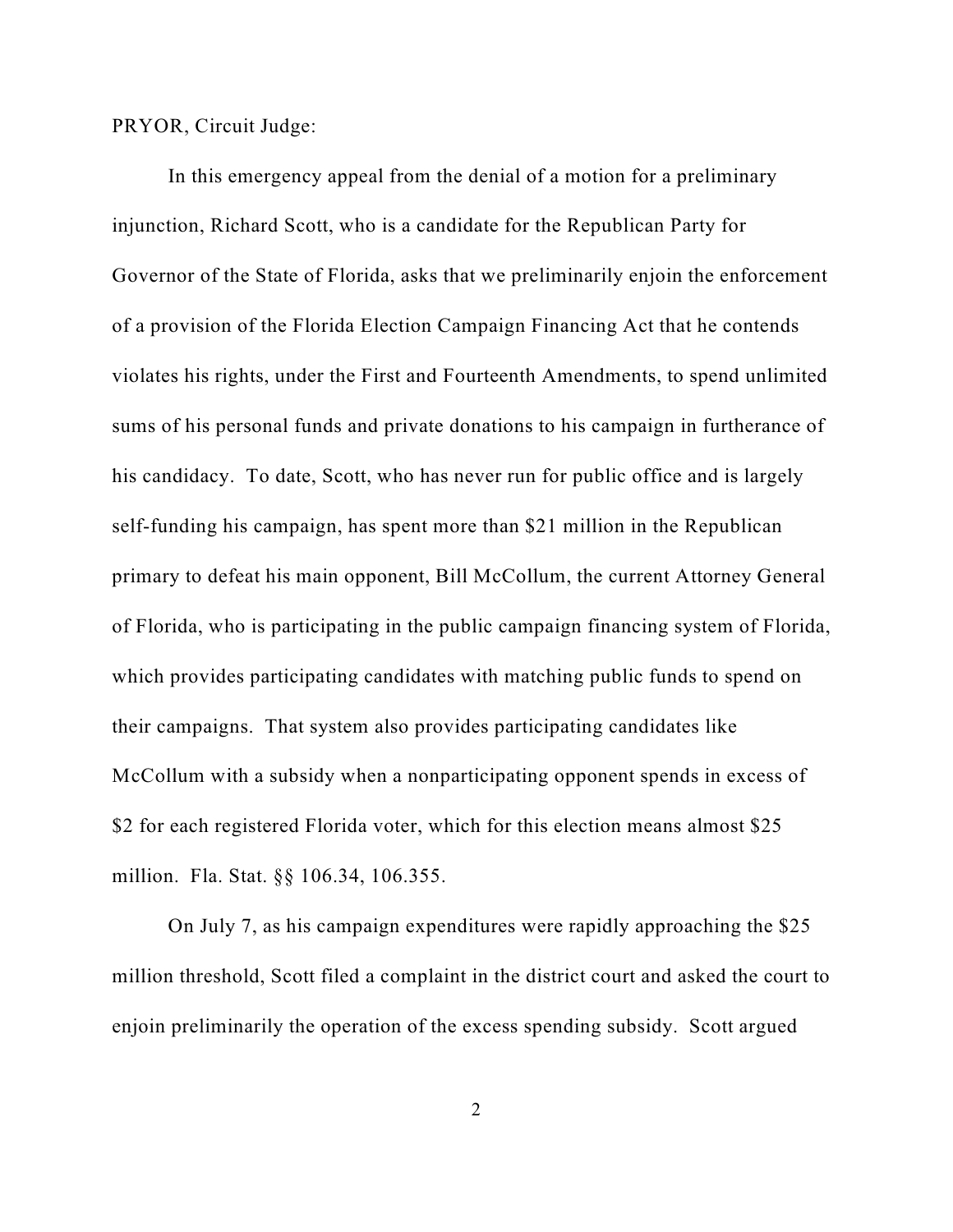that, under Davis v. Federal Election Commission, 554 U.S. - - , 128 S. Ct. 2759 (2008), the excess spending subsidy severely burdened his First Amendment rights and was not justified by a compelling state interest. The Interim Secretary of State, as the defendant in her official capacity, and McCollum, as an intervenor in his individual capacity, defended the excess spending subsidy.

The district court promptly convened a hearing for Scott's motion, carefully weighed the competing arguments, and agreed with the first part of Scott's complaint, but the district court concluded that the excess spending subsidy indirectly furthered the interest of Florida in preventing actual or apparent corruption by encouraging participation in the Florida public campaign financing system and was narrowly tailored to serve that end. We agree with the district court that Davis requires Florida to justify its excess spending subsidy by reference to the anticorruption interest, but conclude that Florida cannot satisfy its burden of establishing that its subsidy furthers that interest in the least restrictive manner possible. We reverse the judgment of the district court and preliminarily enjoin the Secretary of State of Florida from releasing funds to McCollum under the excess spending provision.

## **I. BACKGROUND**

To explain the background of this appeal, we first address the campaign for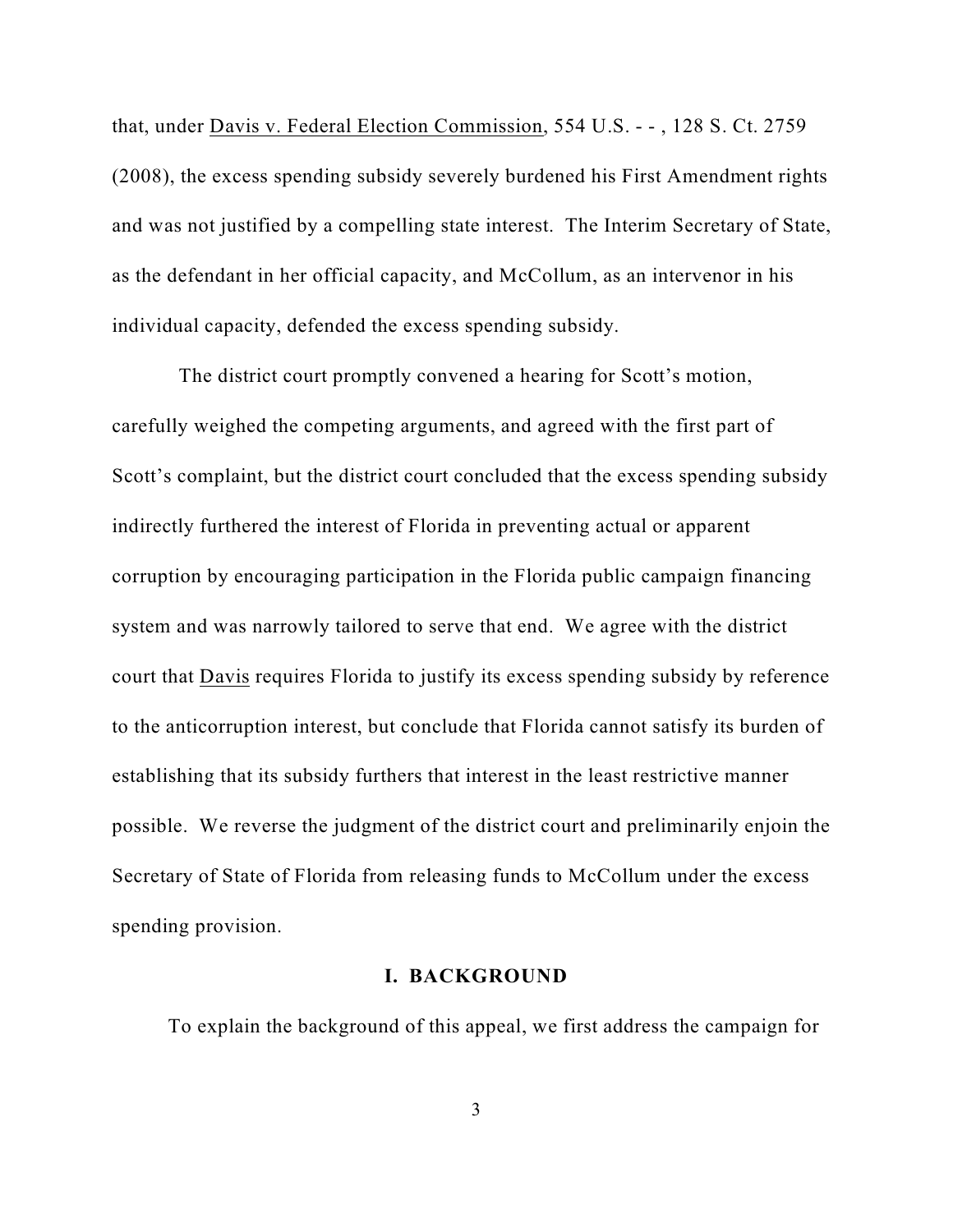the Republican nomination for governor of Florida. We then discuss the Florida campaign finance laws. Finally, we discuss the procedural history of this appeal.

### *A. The 2010 Campaign for the Republican Nomination for Governor of Florida*

Richard Scott is a candidate for Governor of the State of Florida and is currently seeking the nomination of the Republican Party for that office. Despite having never held or campaigned for public office, Scott announced his candidacy for governor in April 2010. Scott is wealthy and describes himself as a former "health care executive and businessman." Last year, he founded an organization, Conservatives for Patients' Rights, to "promote free market principles in health care reform." Regarding his candidacy, Scott states that he is "running as a conservative outsider who is a successful businessman with the experience to create jobs, hold government accountable, and turn the state around."

Scott's main opponent in the Republican primary is Ira William ("Bill") McCollum Jr., the current Attorney General of Florida. Mike McCalister is the other candidate for the Republican nomination, is not a party to this appeal, and is described in the record as a nominal candidate. Unlike Scott, McCollum has a long history in Florida politics. Before the voters of Florida elected McCollum attorney general in 2006, McCollum had served for nearly 20 years as a Member of Congress from Florida. McCollum had also twice campaigned unsuccessfully as a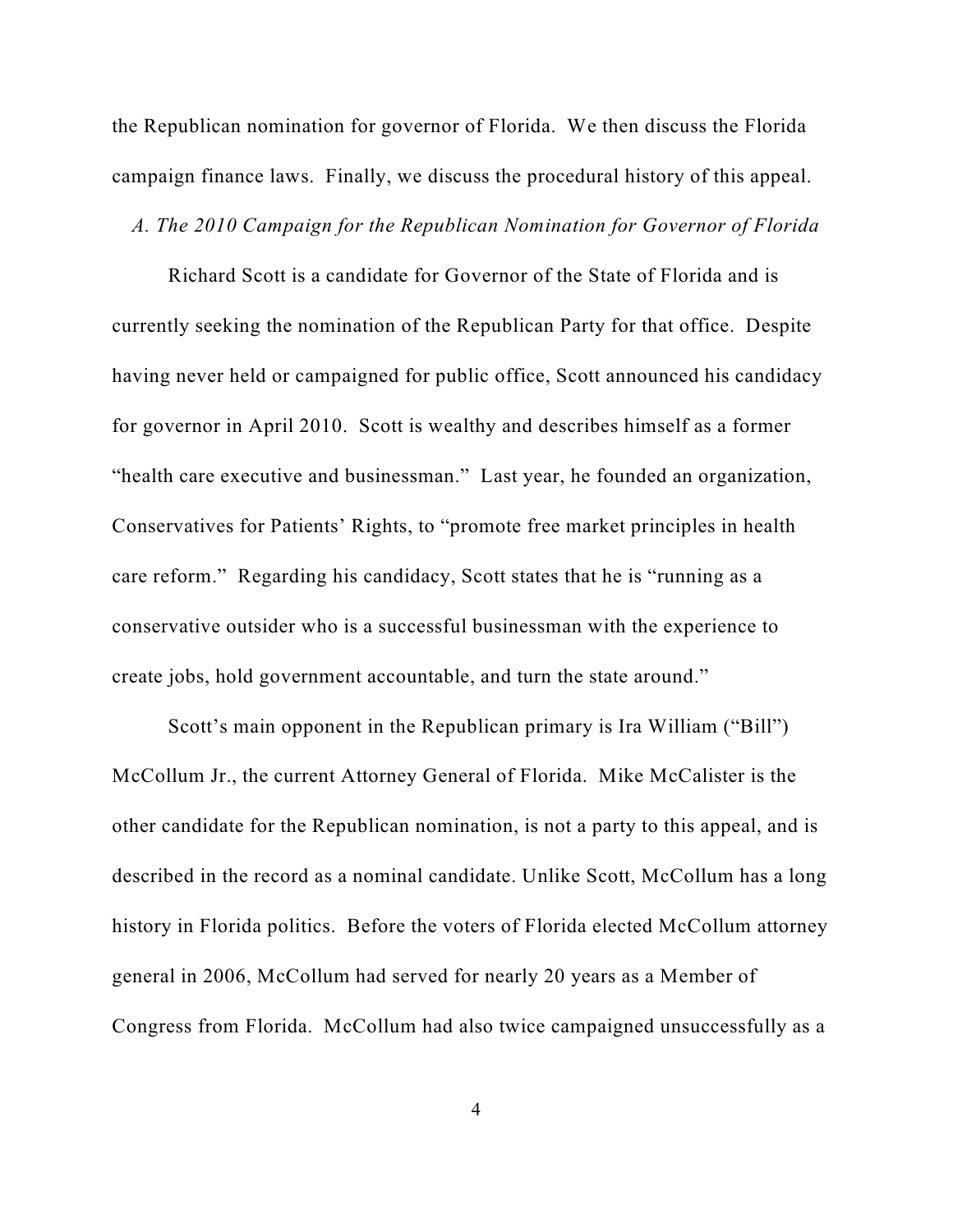candidate for United States Senator from Florida. By his own admission,

McCollum has substantial "experience running a campaign for statewide office in Florida." Consequently, he also has "substantial experience in raising the funds necessary to finance . . . a political campaign in a state such as Florida in which the election law limits the amount that individuals can contribute to a candidate." McCollum is also familiar with the Florida Election Campaign Financing Act, and he "consider[ed] the benefits of the Act, as well as the restrictions placed on a candidate by the Act," when he decided to participate in the Florida public campaign financing system.

McCollum elected to participate in the Florida system of public campaign financing, but Scott did not. Scott contends that he "believe[s] it is unfair to ask the taxpayers of Florida to subsidize the campaigns of politicians, especially in these difficult economic times." Rather than rely on public financing, Scott has decided to fund his campaign "substantially" with his own money.

Scott has funded a substantial campaign. According to Scott, he has compensated for his "relatively late entry into the race" and the fact that his principal opponent is "a politician who has been a fixture in Florida politics since 1980" by spending, between April 9 and July 7 of this year, approximately \$21 million in support of his candidacy. Scott maintains that he has spent this money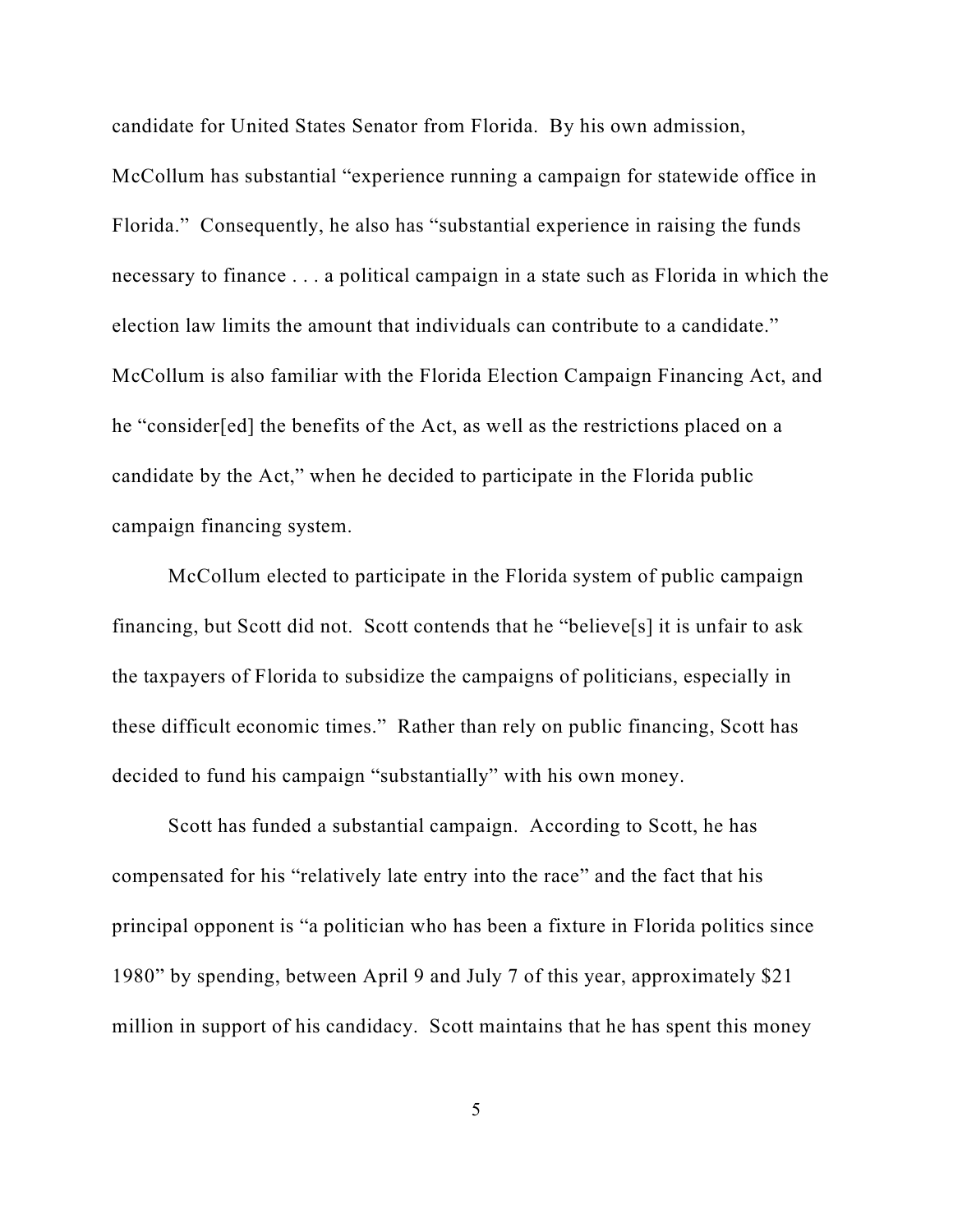on televison, radio, and mail advertising; travel; and "other voter education efforts." He explains that these expenditures have permitted him to "introduce [him]self to Florida voters, convey [his] political positions, and articulate [his] policy differences with Mr. McCollum and other gubernatorial candidates in a relatively short period of time."

Not surprisingly, these large expenditures, in Scott's words, "have proven to be extremely successful" in assisting his candidacy. According to a poll of likely voters in the Republican primary conducted by Quinnipiac University, on June 10, 2010, Scott led McCollum 44 percent to 31 percent. But opinion polls of random selections of voters are snapshots with margins of error, and campaigns are, to say the least, dynamic projects.

After McCollum's campaign manager, Jack Williams, "observed Mr. Scott's extensive radio and television campaign advertising throughout Florida," the McCollum campaign responded to Scott's expenditures by altering its advertising strategy. The McCollum campaign purchased advertising "many weeks before originally planned." According to Williams, McCollum spent \$1 million on radio and television advertising through May 2010 and another \$2.2 million through July 10, 2010. As of July 10, McCollum had \$800,000 left to spend on his campaign, but McCollum is still scheduled to receive (if he has not already received) upwards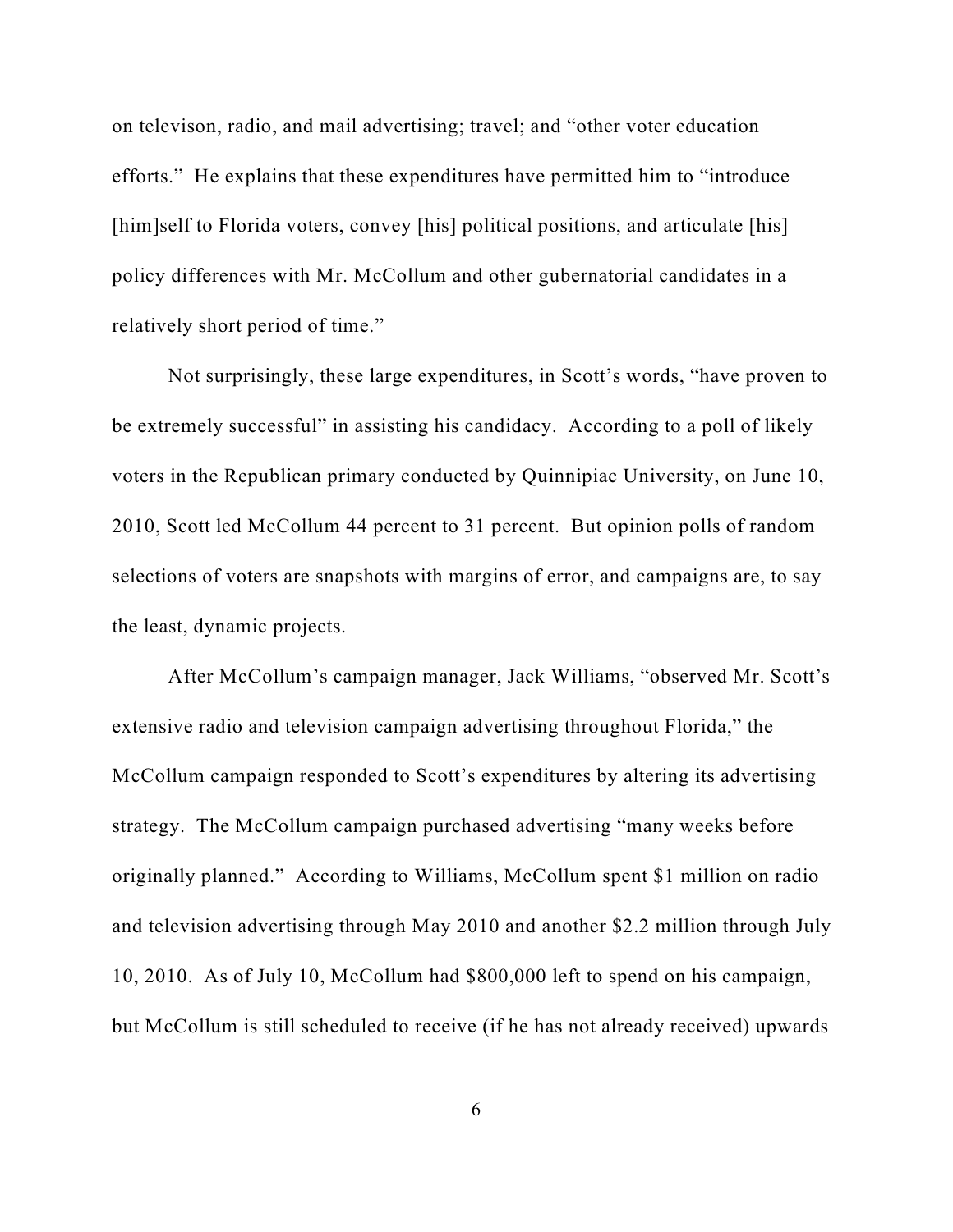of \$2 million in public funds to match private qualified contributions he has raised.

Notwithstanding the apparent success of his expenditures, Scott alleges he has recently curtailed his campaign spending to avoid triggering a public subsidy afforded to his opponent under the public financing system. The Florida public financing system provides a subsidy to a participating candidate when an opposing candidate who has chosen not to participate in public financing exceeds the statutory expenditure limit, which for this election is \$24,901,170, or \$2 for each registered voter. Fla. Stat. §§ 106.34, 106.355. Under the public financing system, if Scott spends over this amount, any participating opponent in the Republican primary for the nomination of governor is entitled to one public dollar for every dollar Scott spends over the limit. Id. § 106.355.

In his declaration, Scott alleged that, as he has approached this limit, he has reduced his campaign spending "in a drastic manner" to ensure that he is enabling McCollum's campaign for as few days as possible. He stated that from June 25 to July 2, he "cut by roughly half" the total amount of television time purchased for certain advertisements and limited the markets in which he ran those ads. Scott alleged that he halted all television and radio advertisements from July 3 to July 6. Scott asserted that he also cut by 40 percent the total amount of television time that he purchased for certain advertisements from July 7 to July 13. Scott stated that he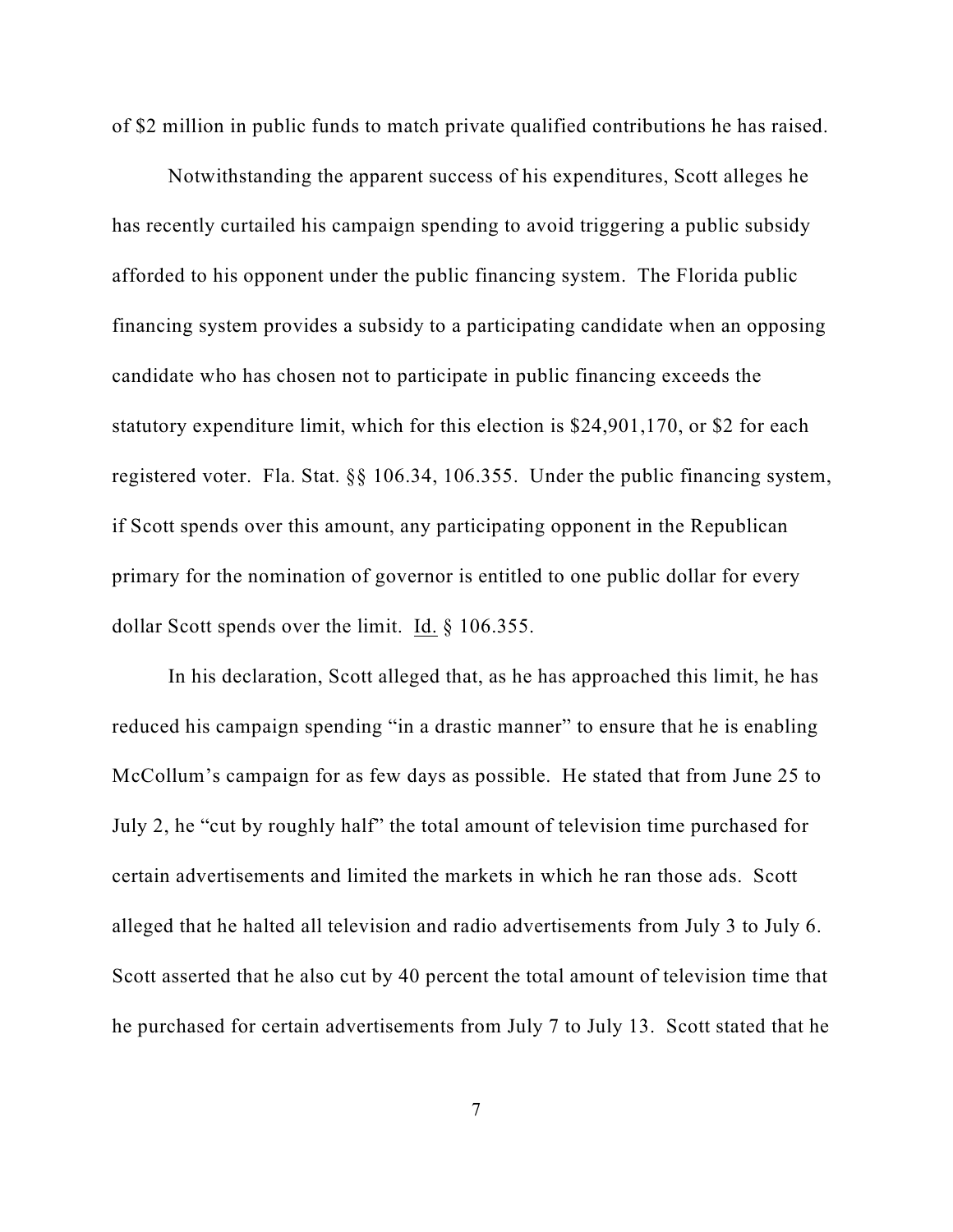relied more on advertising purchased by a section 527 organization that he controls because the spending of that section 527 organization does not count as a campaign expenditure. The advertising purchased by the section 527 organization could not by law directly advocate Scott's election and was more expensive than advertisements that Scott could have purchased through his campaign because campaigns receive a discount under Florida law. Scott also alleged that he had reduced campaign travel for the two weeks preceding July 7. Scott also stated that he reduced spending on his absentee ballot program from approximately \$1 million to \$500,000. Scott asserted that he reduced voter-contact mail; limited staff hiring; reduced the use of paid callers to contact potential voters; and curtailed fundraising efforts.

Despite these reductions, Scott estimates that he will exceed the expenditure threshold "well before" the Republican primary on August 24. Scott does not expect that his reluctance to spend money on his campaign will abate when he exceeds that threshold. After he exceeds the threshold, Scott will "engage in less campaign speech than would be the case if [his] opponents were not eligible to receive subsidies under section 106.355." Scott explains that he has a constitutional right to avoid providing his opponents "with a competitive advantage and in turn permitting them to counteract and diminish [his] campaign

8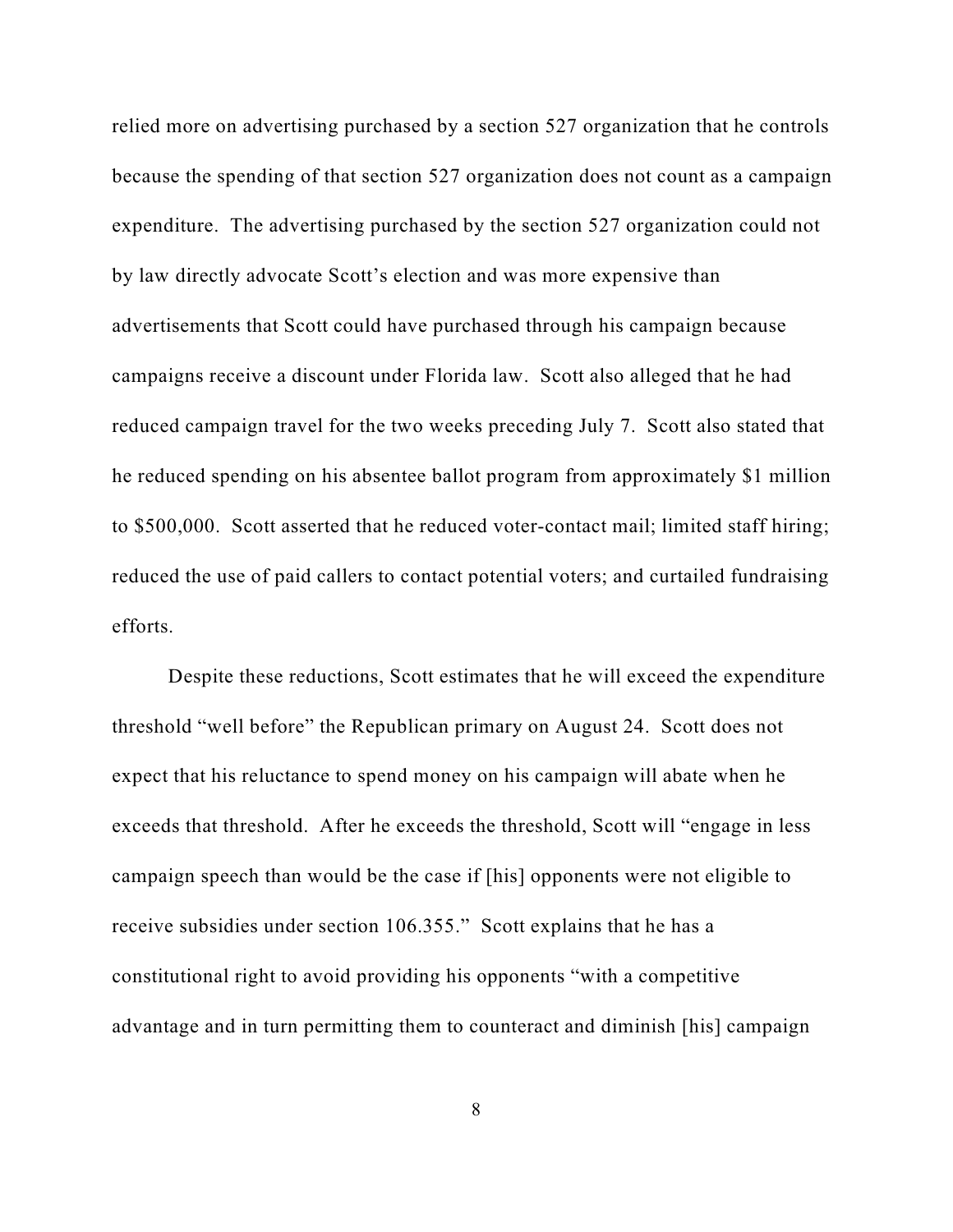speech."

#### *B. The Florida Laws Regarding the Financing of Election Campaigns*

Florida laws regulate campaign financing for all candidates, political committees, committees of continuous existence, electioneering communication organizations, and political parties. Id. §§ 106.011–106.36. A candidate may not accept a contribution in excess of \$500 from any person, political committee, or committee of continuous existence during an election. Id. § 106.08(1)(a). The statute defines a "person" as "an individual or a corporation, association, firm, partnership, joint venture, joint stock company, club, organization, estate, trust, business trust, syndicate, or other combination of individuals having collective capacity." Id.  $\S$  106.011(8). For the purpose of contribution limits, the statute considers primary and general elections separate elections for all opposed candidates. Id.  $\S$  106.08(1)(c). By law, a candidate for statewide office may not accept contributions that exceed \$250,000 in the aggregate from national, state, or county executive committees of a political party. Id.  $\S$  106.08(2)(b). Florida law does not limit the amount that a candidate may contribute personally to his campaign. Id.  $\S 106.08(1)(b)(1)$ . All candidates must file regular reports of all contributions received and all expenditures made by or on behalf of such candidate with the Division of Elections. Id. §§ 106.07, 106.075.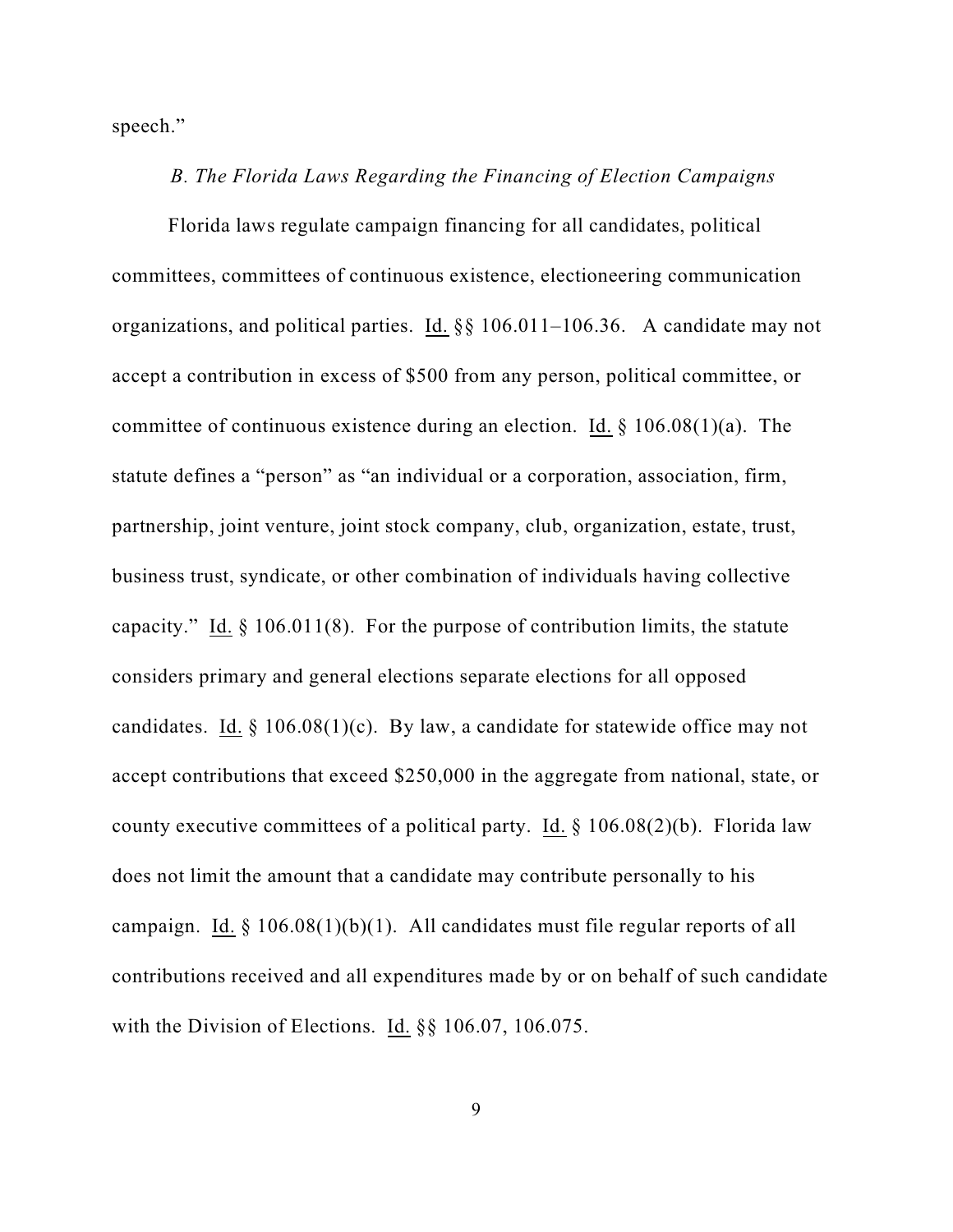Florida law does not consider "an expenditure made for, or in furtherance of, an electioneering communication . . . a contribution to or on behalf of any candidate." Id.  $\S$  106.011(18)(c). An electioneering communication is defined as any communication that is publically distributed by television, radio, satellite, newspaper, magazine, direct mail, or telephone, and that "clearly identifie<sup>[s]</sup> [a] candidate for office without expressly advocating the election or defeat of a candidate." Id.  $\S$  106.011(18)(a). The parties understand Florida law to permit a candidate to further his campaign by coordinating electioneering expenditures with organizations commonly known as section 527 organizations, which draw their name from the Internal Revenue Code that grants them tax-exempt status. See I.R.C. § 527. Section 527 of the Internal Revenue Code provides that an organization "operated primarily for the purpose of directly or indirectly accepting contributions or making expenditures" need not declare contributions, dues or fundraising proceeds as income if the money is used for "the function of influencing or attempting to influence the selection, nomination, election, or appointment of any individual to any Federal, State, or local public office." Id. § 527(c), (e). Unlike political action committees that directly advocate for the election or defeat of a candidate, most section 527 organizations indirectly support a candidate by electioneering communications and thus avoid regular disclosure of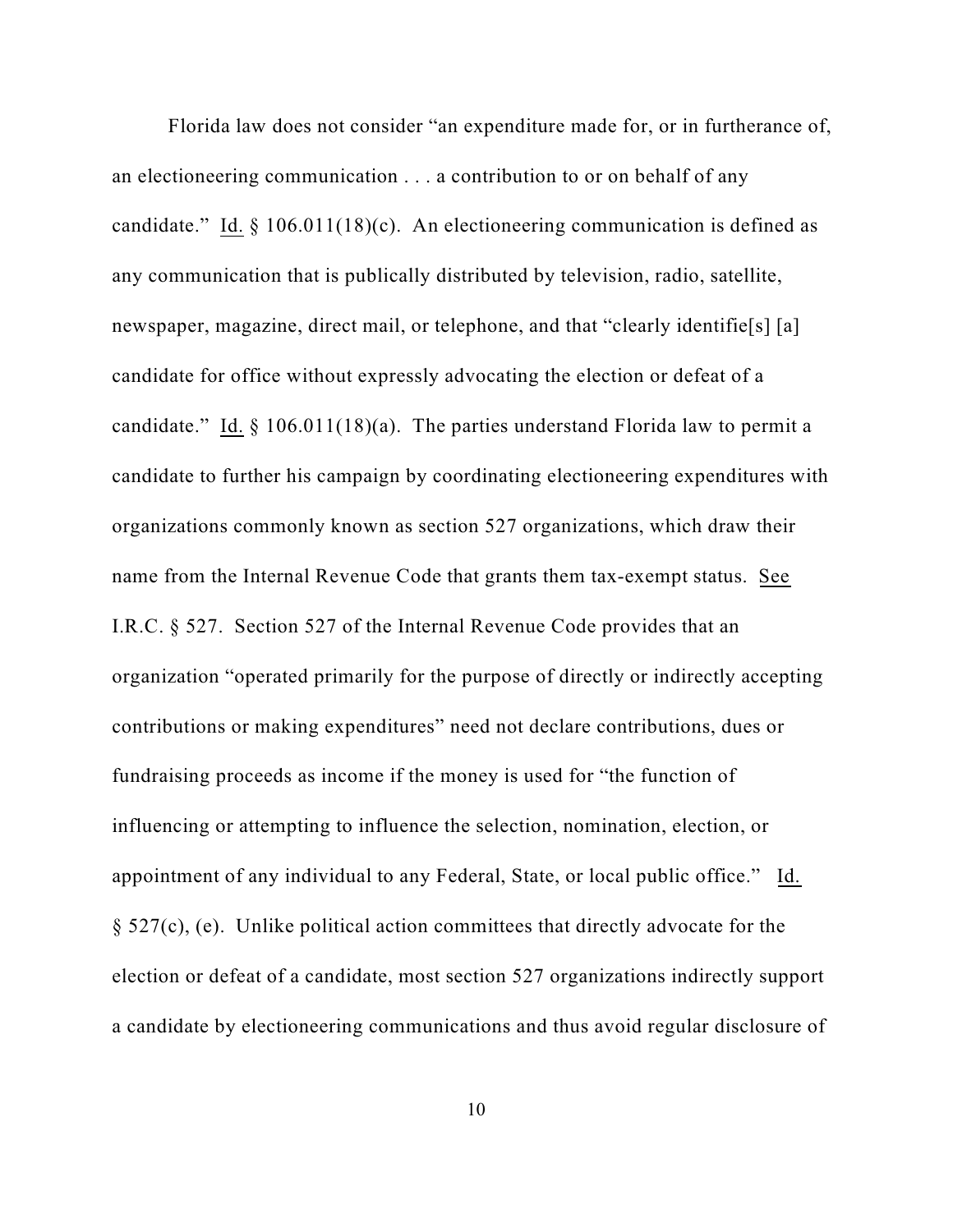expenditures and contributions to the Federal Elections Commission. See id.  $§ 527(i).$ 

In 2005, the Florida Division of Elections interpreted Florida law to mean that expenditures of section 527 organizations that were coordinated with candidates did not constitute contributions to those candidates. Electioneering Communications, DE 05-04 (Fla. Div. of Elections June 28, 2005). The Secretary informed the district court that electioneering expenditures also do not constitute candidate expenditures. A recent federal court decision that invalidated the provision of Florida election law upon which that interpretation is based calls into question whether this coordination remains legal. See Broward Coal. of Condo., Homeowners Ass'n & Cmty. Orgs. Inc. v. Browning, No.4:08-cv-445-SMP (N.D. Fla May 22, 2009). Regardless, the parties agree that candidates continue to coordinate with section 527 organizations.

In 1986, the Florida Legislature passed the Florida Election Campaign Financing Act, 1986 Fla. Sess. Law Serv. ch. 86-276 (codified at Fla. Stat. §§ 106.30–106.36). The Act establishes a system that provides matching public funds to candidates for state political offices who agree to certain conditions. To be eligible to participate in the system, a gubernatorial candidate must submit an application for matching funds, Fla. Admin. Code Ann. r. 1S-2.047(1); be an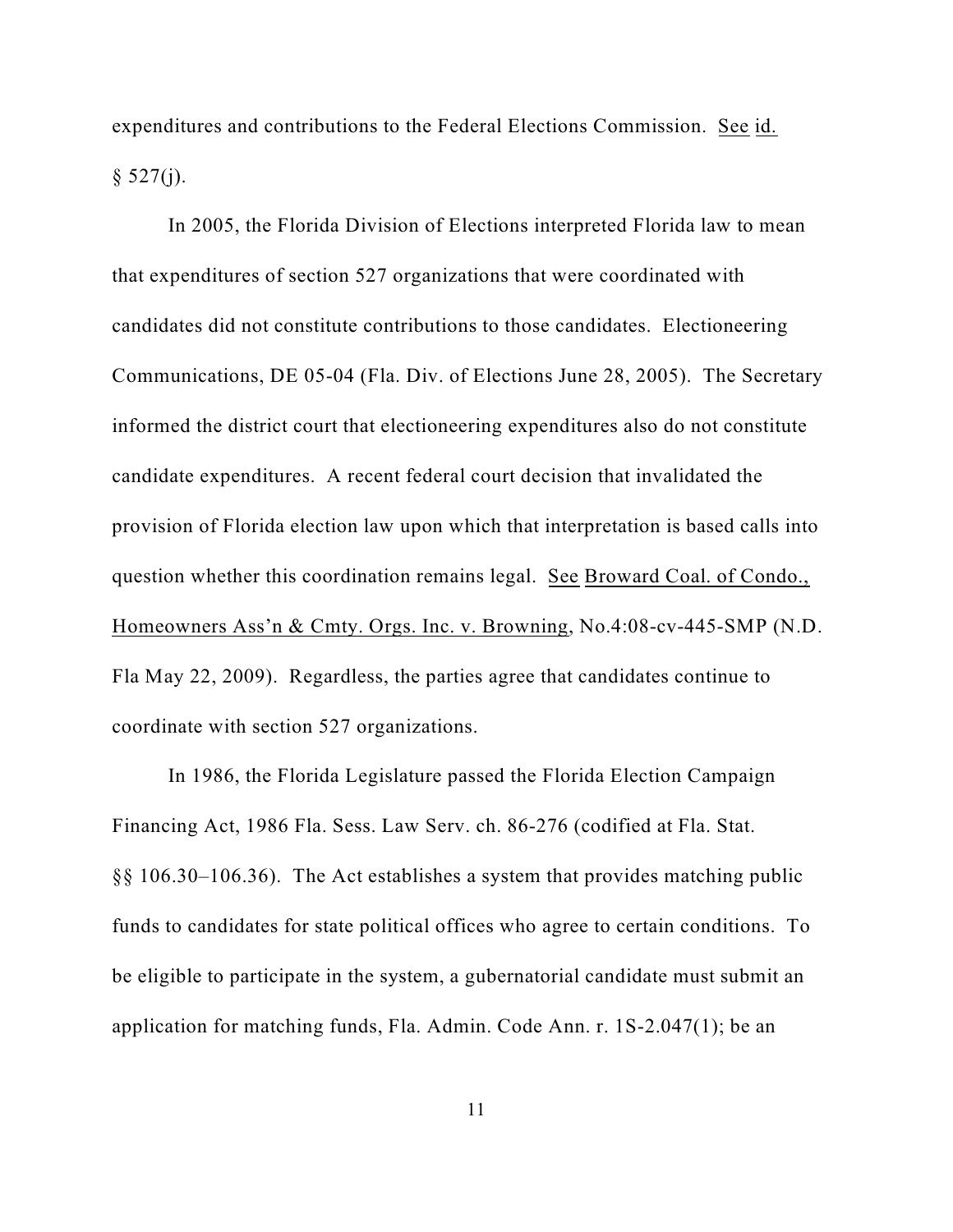opposed candidate, Fla. Stat. § 106.33; agree to abide by an expenditure limit, which for the 2010 election is \$24,901,170, id. § 106.34; raise an initial \$150,000 in qualified contributions from Florida residents before receiving any public funds, id. § 106.33(2)(a)(1); agree to limit loans or contributions from his personal funds to \$25,000, id. §106.33(3); limit contributions from national, state, and county executive committees of a political party to \$250,000 in the aggregate (this limit applies to all candidates participating or not), id.; submit disclosure and reporting statements of each qualified contribution, id. § 106.35(3)(a); and submit a postelection audit of the campaign account, id. § 106.33(4). The Secretary represented to the district court that a participating candidate, like a nonparticipating candidate, remains free to coordinate electioneering expenditures with section 527 organizations, and these expenditures do not count toward the participating candidate's expenditure limit. See id. § 106.011(18)(c).

After the Division of Elections for the State of Florida certifies a candidate as eligible to participate in the system, the candidate is entitled to receive matching funds for certain qualifying contributions. Id. § 106.35. Participating candidates remain subject to the \$500 cap on campaign contributions from persons or committees, id.  $\S$  106.08(1)(a), but become eligible as participants in the public financing system to receive matching state funds, up to \$250, for each contribution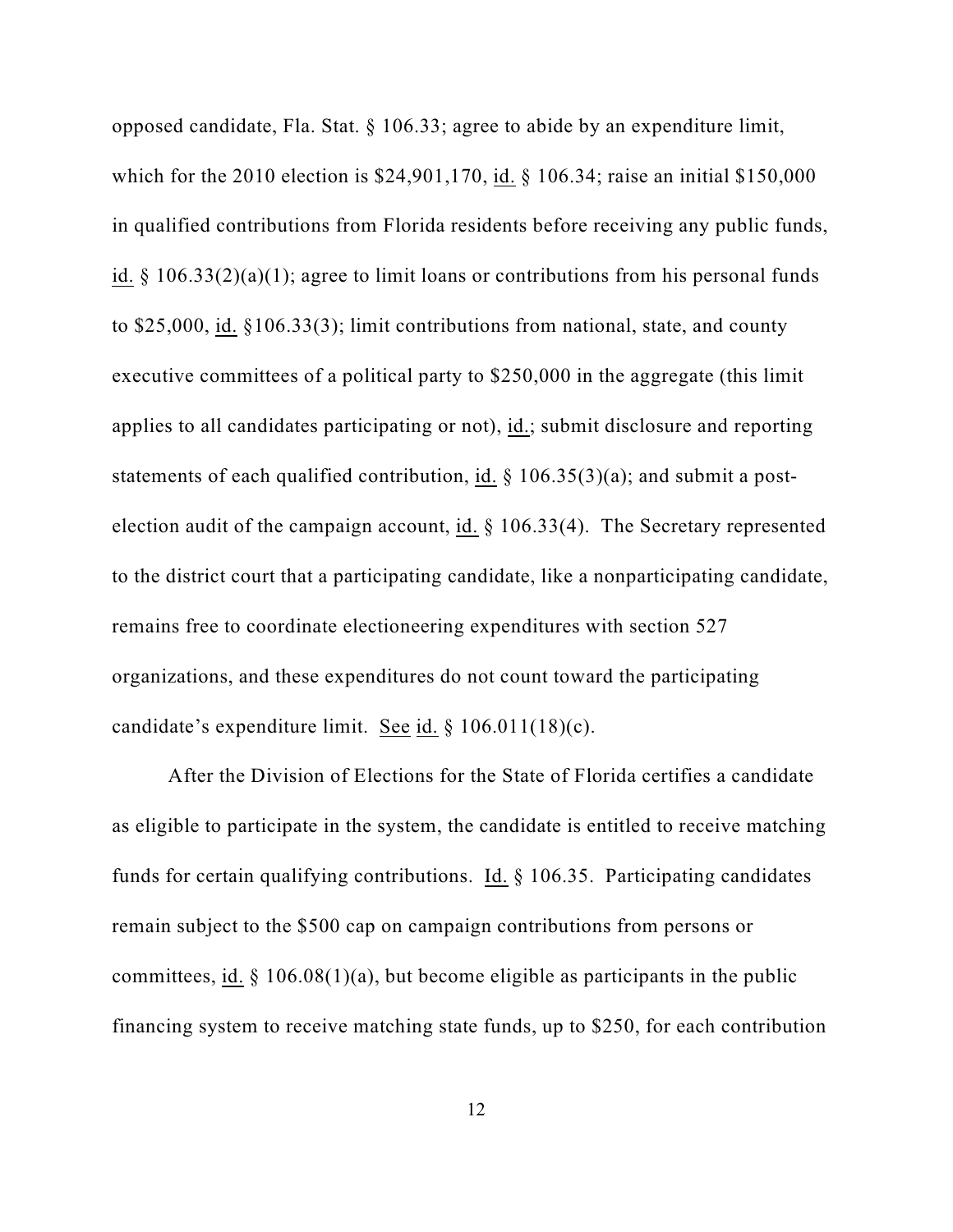made by a Florida resident after September 1 of the calendar year before the election, id.  $\S$  106.35(2)(b). The state matches only \$250 for aggregate contributions from an individual that exceed \$250. For each dollar of a qualifying contribution that makes up all or part of the initial \$150,000 in contributions a gubernatorial candidate must initially raise, the state provides the participating candidate \$2 in public funds. Id.  $\S$  106.35(2)(a)(1). After the participating candidate raises the initial \$150,000 in contributions, the state matches qualifying contributions dollar for dollar. Id.  $\S 106.35(2)(a)(2)$ .

In 1991, the Florida Legislature adopted section 106.355, which includes the excess spending subsidy that is the focus of this appeal. Section 106.355 provides a subsidy to a participating candidate when an opposing candidate who does not participate in public financing exceeds the statutory expenditure limit, which for this election is \$24,901,170. 1991 Fla. Sess. Law Serv. ch. 91-107 § 24 (codified at Fla. Stat. § 106.355). Unlike the public funds that a participating candidate receives from the state that match private contributions to that candidate, the excess spending subsidy is tied to the spending of the participating candidate's opponent; Florida provides the participating candidate a dollar for every dollar his nonparticipating opponent expends above the statutory expenditure limit. Fla. Stat. § 106.355. This dollar-for-dollar subsidy is not a matching fund because the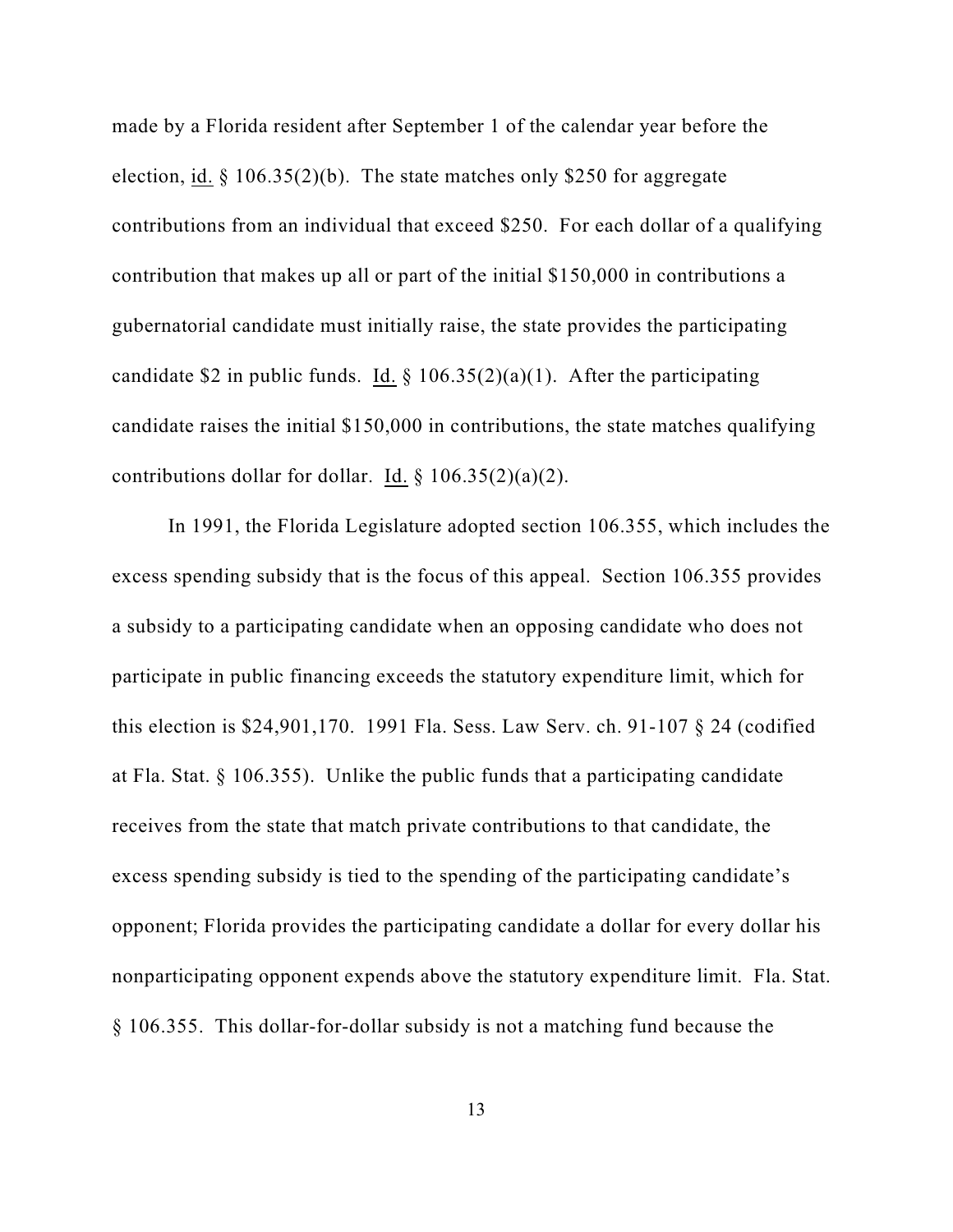participating candidate receives the subsidy regardless of any effort that he makes to raise funds for his campaign. See id. ("[These] funds shall not be considered matching funds."). This section also provides that a participating candidate is released from the expenditure limit to the extent that his nonparticipating opponent exceeds the limit. Id. Participating candidates remain eligible for matching funds up to the statutory expenditure limit for qualified private contributions and are released from a penalty that would require reimbursement of funds for contributions that exceed the expenditure limit. Id. Additionally, in enacting this subsidy, the legislature declared that "[i]f any provision of the [1991 A]ct, or the application thereof . . . is held invalid, the invalidity shall not affect other provisions . . . of the [A]ct which can be given effect without the invalid provision." 1991 Fla. Sess. Law Serv. ch. 91-107 § 36.

The Florida Legislature declared that it created the public financing system out of concern that the cost of running "an effective campaign for statewide office . . . discourage[s] persons from becoming candidates" and "limit[s] the persons who run for such office to those who are independently wealthy," or those who are supported by political committees or special interest groups that are capable of generating substantial contributions. Fla. Stat. § 106.31. According to the enabling statute, "the purpose of public campaign financing is to make candidates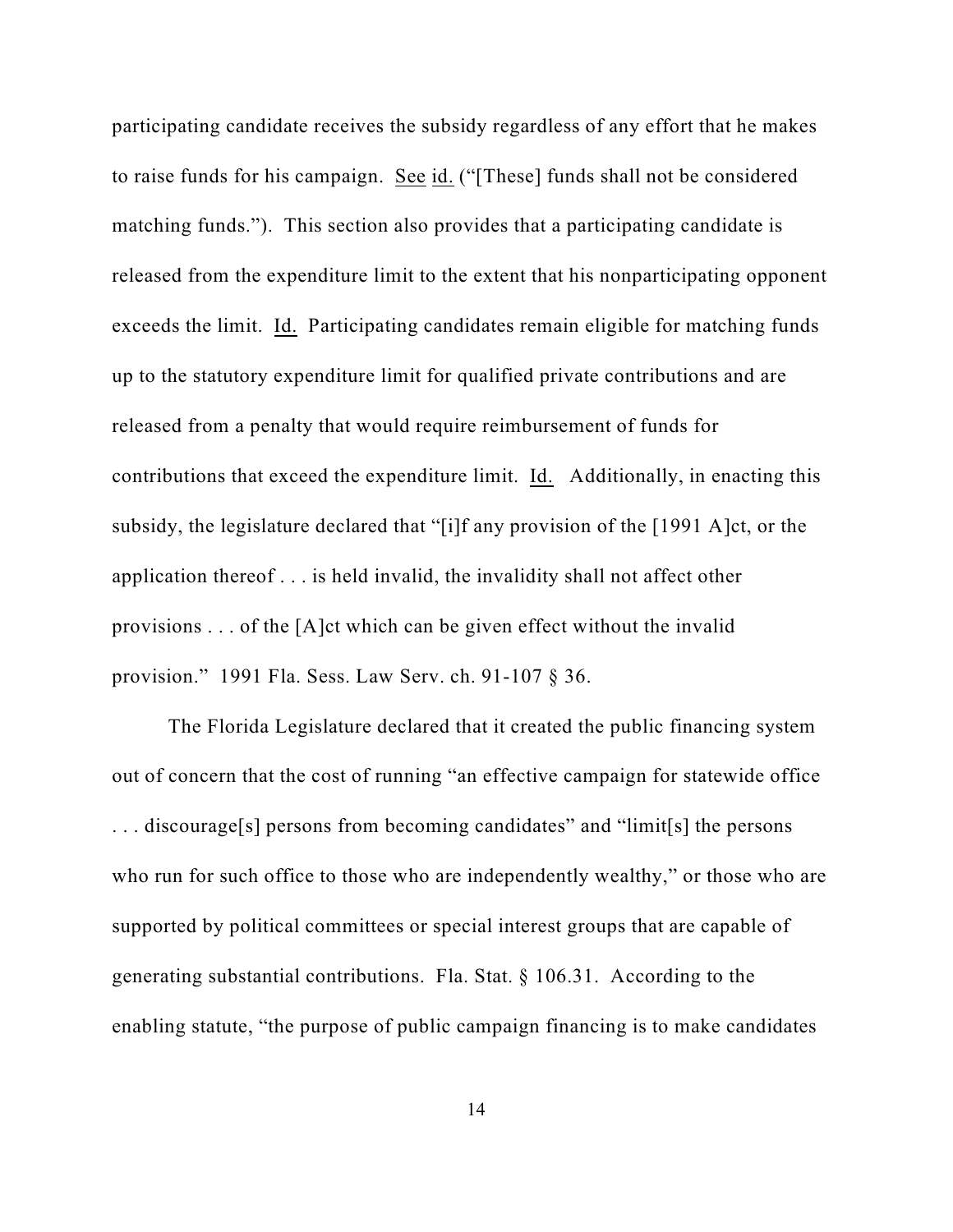more responsive to the voters of the State of Florida and as insulated as possible from special interest groups," and to dispel "the misperception [that] government officials [are] unduly influenced by those special interests to the detriment of the public interest." Id. That statute also provides that the public campaign financing system is intended to "encourage qualified persons to seek statewide elective office who would not, or could not otherwise do so and to protect the effective competition by a candidate who uses public funding." Id. The legislature declared its "interest in strengthening the integrity of, and public confidence in, the electoral process." 1991 Fla. Sess. Law Serv. ch. 91-107, pmbl.

## *C. Procedural History*

On July 7, after Scott decided that his expenditures would trigger the public subsidy, Scott filed a complaint against Dawn Roberts, the Interim Secretary of State of Florida. Scott asked the district court to declare unconstitutional the provision of section 106.355 that creates the excess spending subsidy and to enjoin the Secretary from enforcing it. Scott's complaint asserted two counts: count one alleged that the excess spending subsidy "chills free speech by imposing a substantial burden on Mr. Scott's well-established right to spend his own funds in support of his own candidacy" in violation of the First and Fourteenth Amendments; and count two alleged that the excess spending subsidy "treats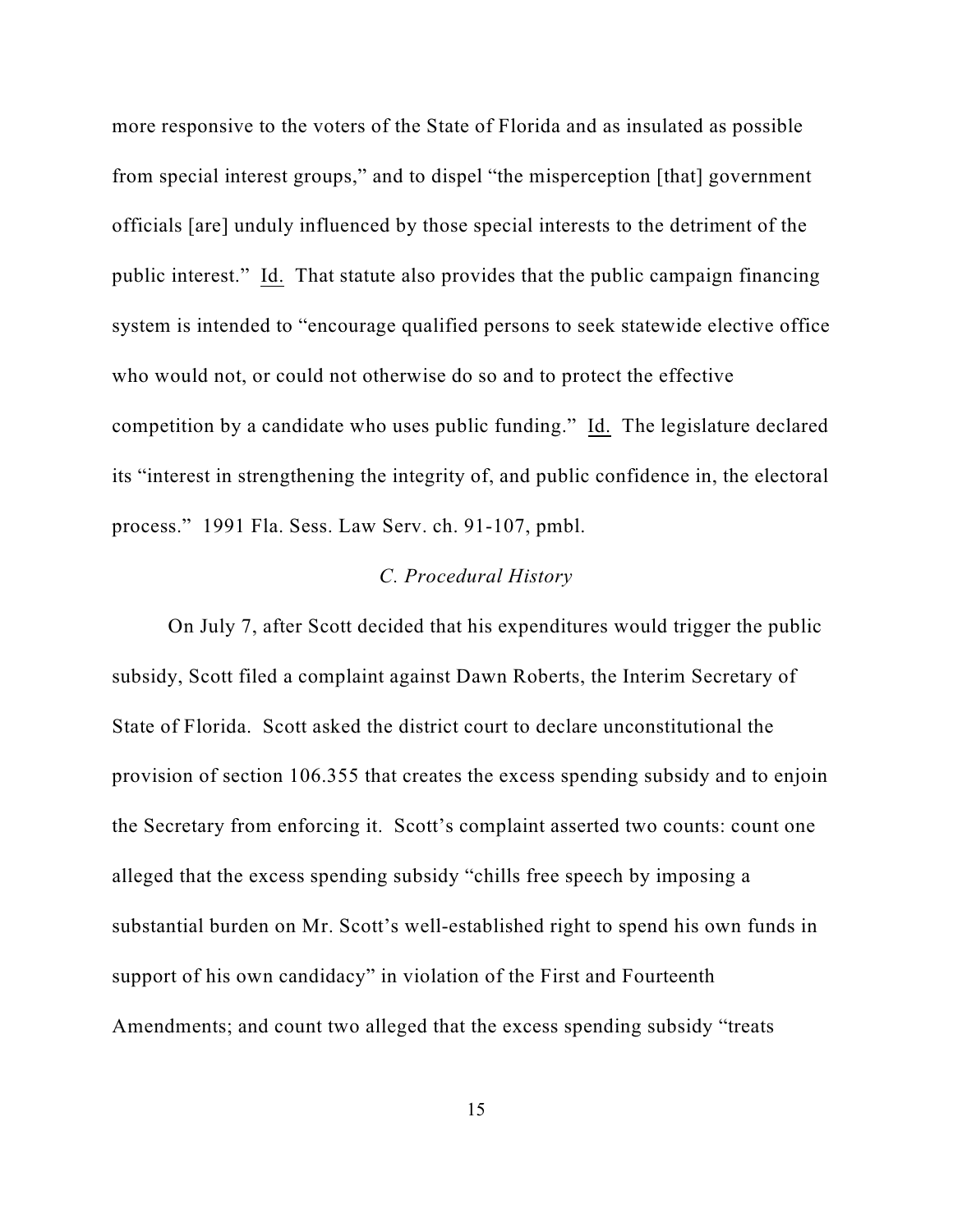candidates differently with respect to campaign expenditures based solely on whether the candidate has elected to participate in the public financing system." According to count two of the complaint, the excess spending subsidy requires Florida to subsidize the campaign of a participant, but not of a nonparticipant, after a nonparticipant exceeds the expenditure threshold, in violation of the Equal Protection Clause of the Fourteenth Amendment. Scott did not pursue count two in the district court and has not pursued it in this appeal.

Also on July 7, Scott moved the district court for a preliminary injunction and requested a hearing on his motion by July 16. In a memorandum of law that he filed with his motion, Scott argued that the decision of the Supreme Court of the United States on June 8, 2010, to stay the mandate in an appeal from the United States Court of Appeals for the Ninth Circuit, which involved a materially similar subsidy provision, and to lift the stay that the district court had entered after enjoining the provision, suggested that he was likely entitled to preliminary relief. See McComish v. Bennett, - - S. Ct. - -, No. 09A1163 (June 8, 2010); see also McComish v. Bennett, - - F.3d - - , Nos. 10-15165, 10-15166, slip op. 9139 (9th Cir. June 23, 2010); McComish v. Brewer, No. CV-08-1550-PHX-ROS (D. Ariz. Jan. 20, 2010). Scott also argued that the harm caused by the excess spending subsidy to his constitutional rights had become "ongoing and irreparable."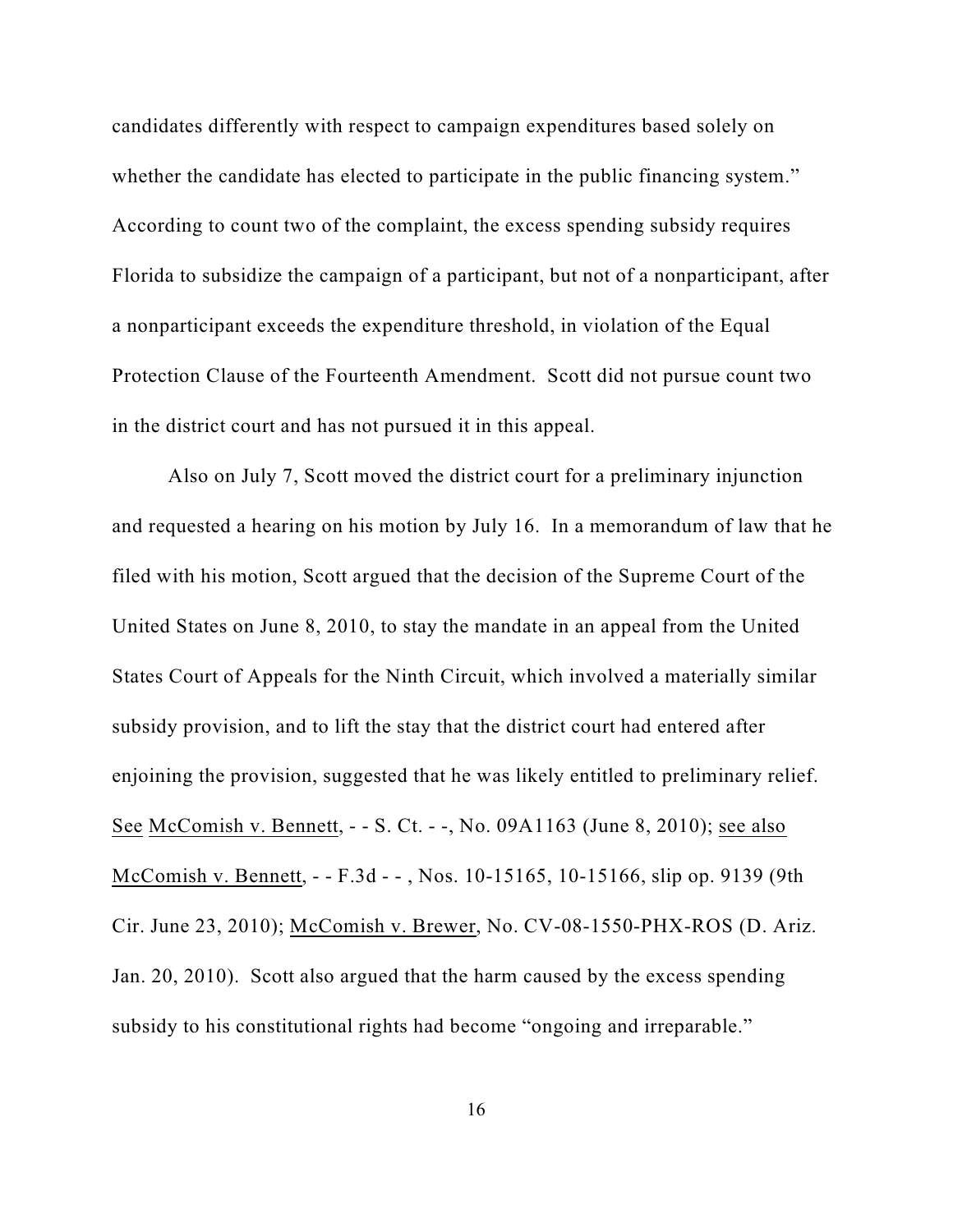On July 14, the district court held a hearing about Scott's motion for a preliminary injunction. Scott, the Secretary, and McCollum, whom the district court permitted to intervene under Federal Rule of Civil Procedure 24(b), participated in the hearing, and the district court permitted each side about one hour to make arguments.

The record before the district court consisted of five affidavits and the parties' briefs. Scott and McCollum submitted affidavits consistent with the facts above. Jack Williams, McCollum's campaign manager, submitted an affidavit opposing the motion for a preliminary injunction that is consistent with the facts above. Stephen Hazelton, the president and director of a media placement company, submitted an affidavit on behalf of McCollum's memorandum in opposition that explains, in his opinion, the costs associated with television advertisements in Florida and the importance of establishing a strategic media plan early in a campaign. Sarah Bradshaw, the Assistant Director of the Florida Division of Elections, who is responsible for overseeing the Florida public financing system, submitted an affidavit that explains the system and verifies the applicable expenditure limit.

Before the district court, Scott argued that the First and Fourteenth Amendments guarantee him the right to "spend unlimited amounts" of his personal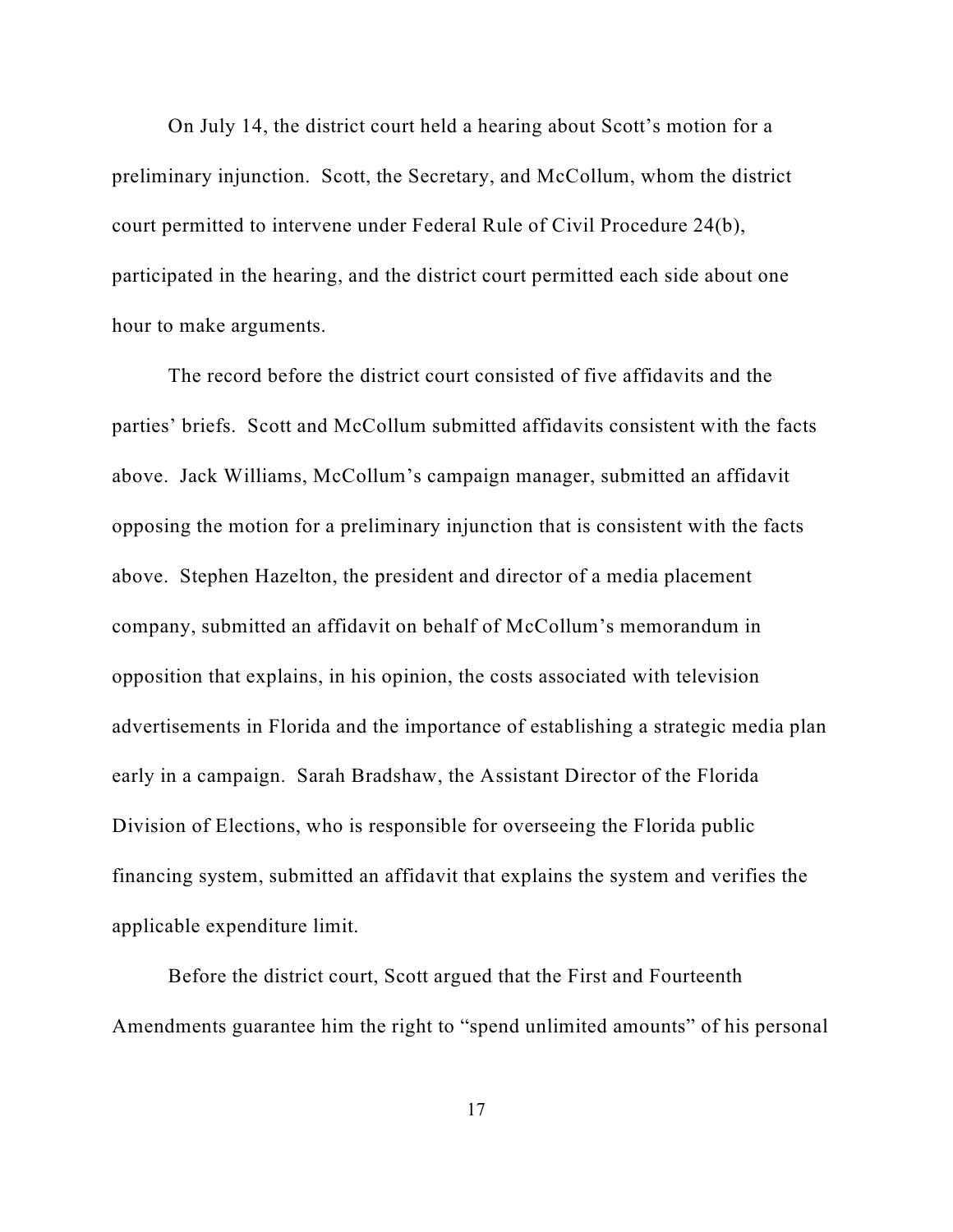funds to support his campaign and guarantee his campaign the right to spend an unlimited amount to secure his election. See Buckley v. Valeo, 424 U.S. 1, 55–59, 96 S. Ct. 612, 652–54 (1976). He argued, based on Davis v. Federal Election Commission, 128 S. Ct. 2759, that the excess spending subsidy severely burdened his exercise of that First Amendment right and was thus subject to strict scrutiny, which it could not survive. Scott did not contest that Florida could release McCollum from the expenditure limit affecting participating candidates after Scott exceeded that spending limit. Scott urged the district court to grant a preliminary injunction because he was likely to prevail later on the merits, the injury he was experiencing and would be experiencing is irreparable, and the equities and public interest do not counsel against relief.

The Secretary and McCollum responded that Scott's claims were unlikely to succeed on the merits because the subsidy did not burden Scott's speech rights. They argued that the subsidy only permitted Scott's opponents to speak. They asserted that any burden was justified by the interest of the state in "preventing corruption and the appearance of corruption as well as encouraging participation in the public campaign financing system as a means of preventing corruption." They argued that Davis is inapposite because the Florida system for public financing of campaigns does not at any point impose asymmetrical contribution limits on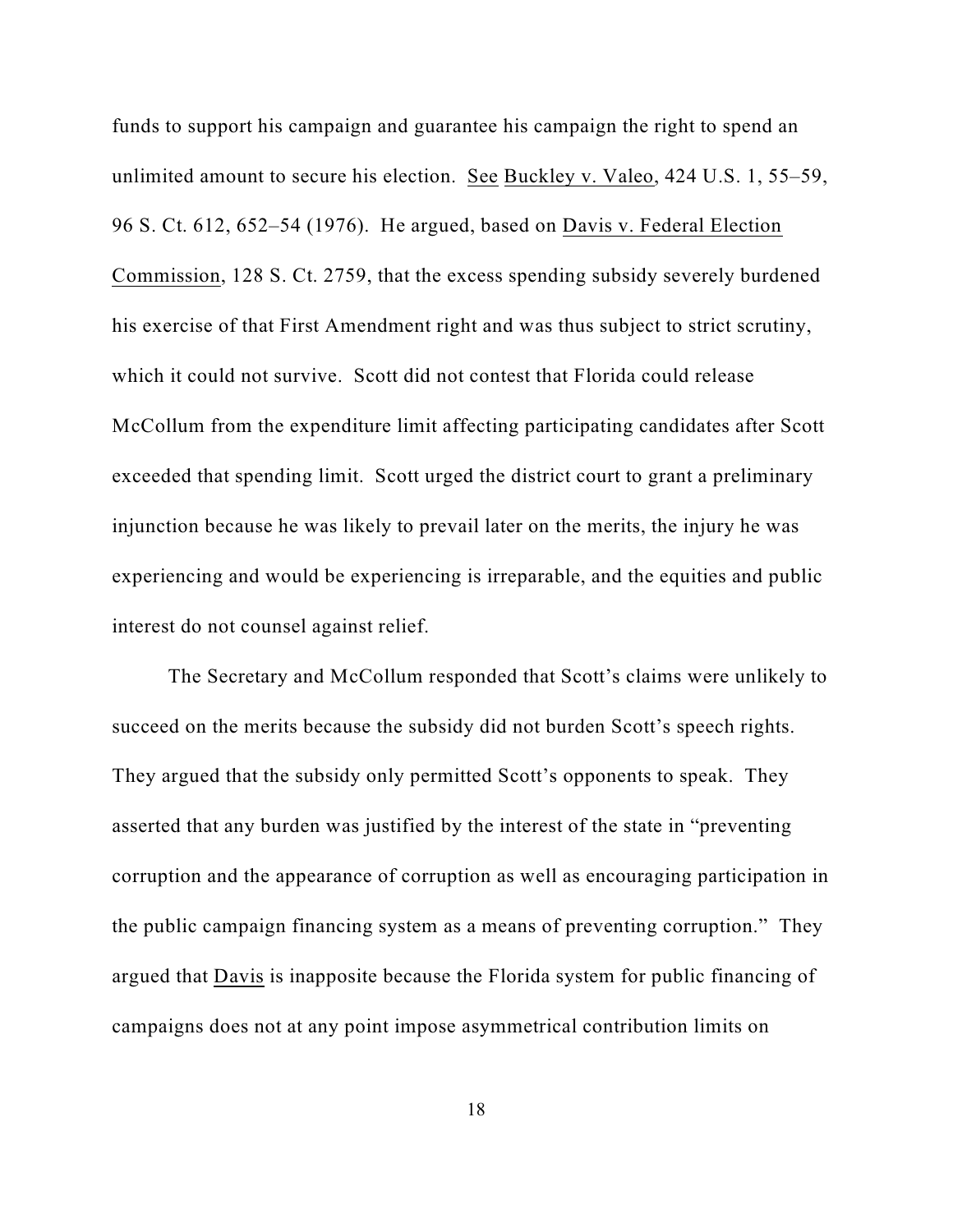participating and nonparticipating candidates. Finally, they urged the district court not to grant preliminary relief because Scott was unlikely to prevail later on the merits and had unnecessarily delayed filing suit. Moreover, they argued that it would be inequitable to force McCollum to rearrange his campaign strategy, which anticipated the subsidy, and deprive the public of two powerful and competing voices during the final weeks of the campaign.

After hearing from the parties, the district court stated, on the record, its thorough findings of "the facts that deal with these candidates and this election." The district court found that McCollum had opted to participate in the public financing system, would receive public funds based upon his qualifying contributions, and was not going to exceed the expenditure cap governing participating candidates. The district court also found that Scott had opted not to participate and that he would exceed the expenditure threshold and entitle McCollum to receive excess spending subsidies. The district court also found that McCollum would have participated in the public funding system and raised as much money as he had even if there had been no provision for an excess spending subsidy. It found that McCollum "probably would have spent the same amount he has spent, or very nearly the same amount that he has spent, with or without" a provision for an excess spending subsidy. McCollum "probably spent mostly in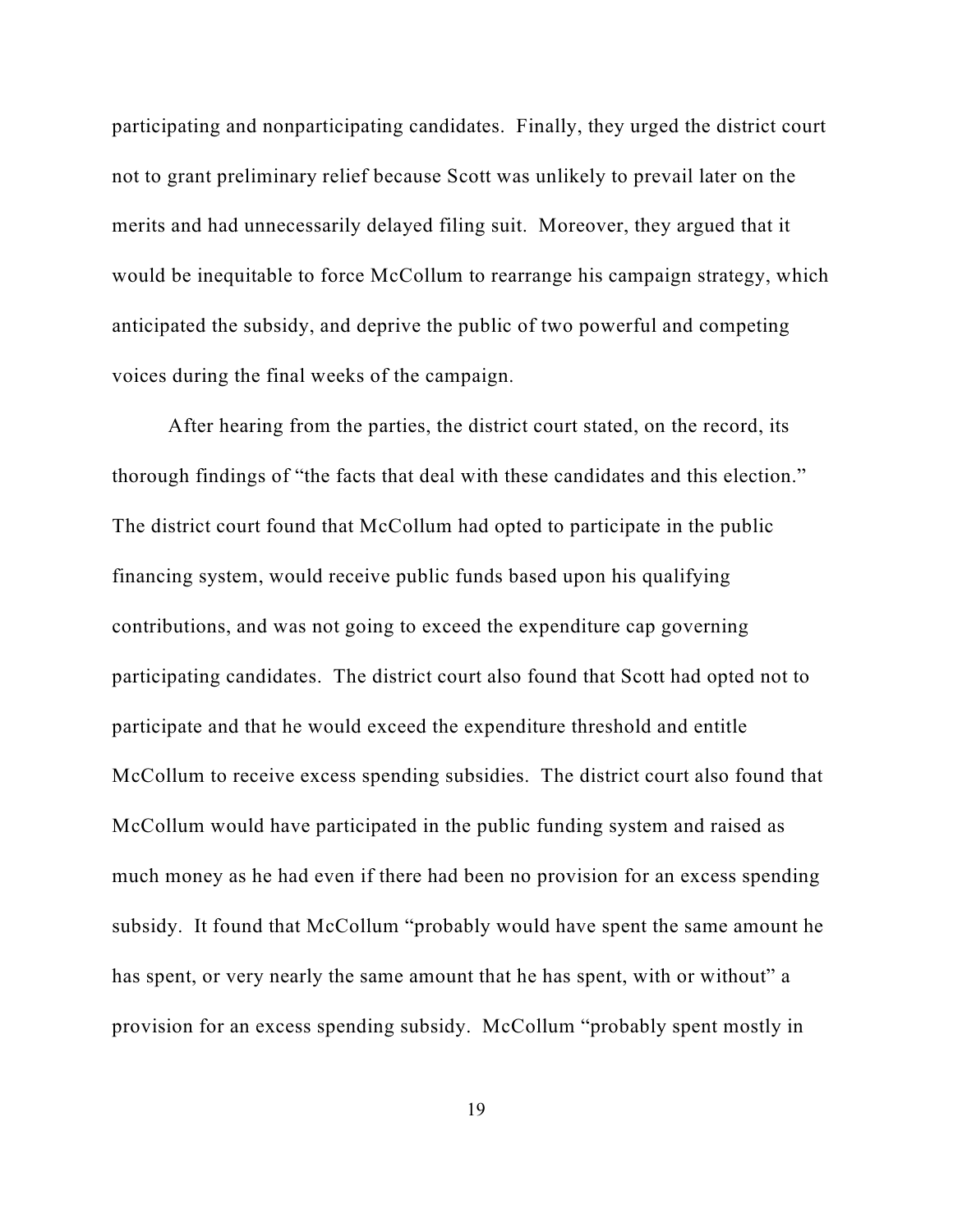response to Mr. Scott's expenditures, and not so much in reliance on the availability of [a subsidy] later on." The district court also found that McCollum could not reasonably have planned his campaign in reliance on the subsidy because the issue of its legality "was out there, and it has been out there . . . and will be after today."

The district court found that Scott would have "done just as he has done with or without" the excess spending subsidy. The district court explained that there is "no reason to conclude that [Scott] has changed his behavior up to this point for fear that the [subsidy] would be triggered," but the district court found that the excess spending subsidy "will make a substantial difference going forward. If [the excess spending subsidy] remains in place, Mr. Scott probably will reduce his direct spending, either because he does not want to make funds available to Mr. McCollum, or because Mr. Scott will be able to get his message out through 527s, or in some indirect way." The district court stated that, if "that happens, voters will hear only indirectly rather than directly from Mr. Scott, which, of course, is a First Amendment issue."

The district court denied Scott's motion for a preliminary injunction. The district court concluded that Scott had established irreparable harm and that the equities and the public interest did not clearly favor one side over the other. For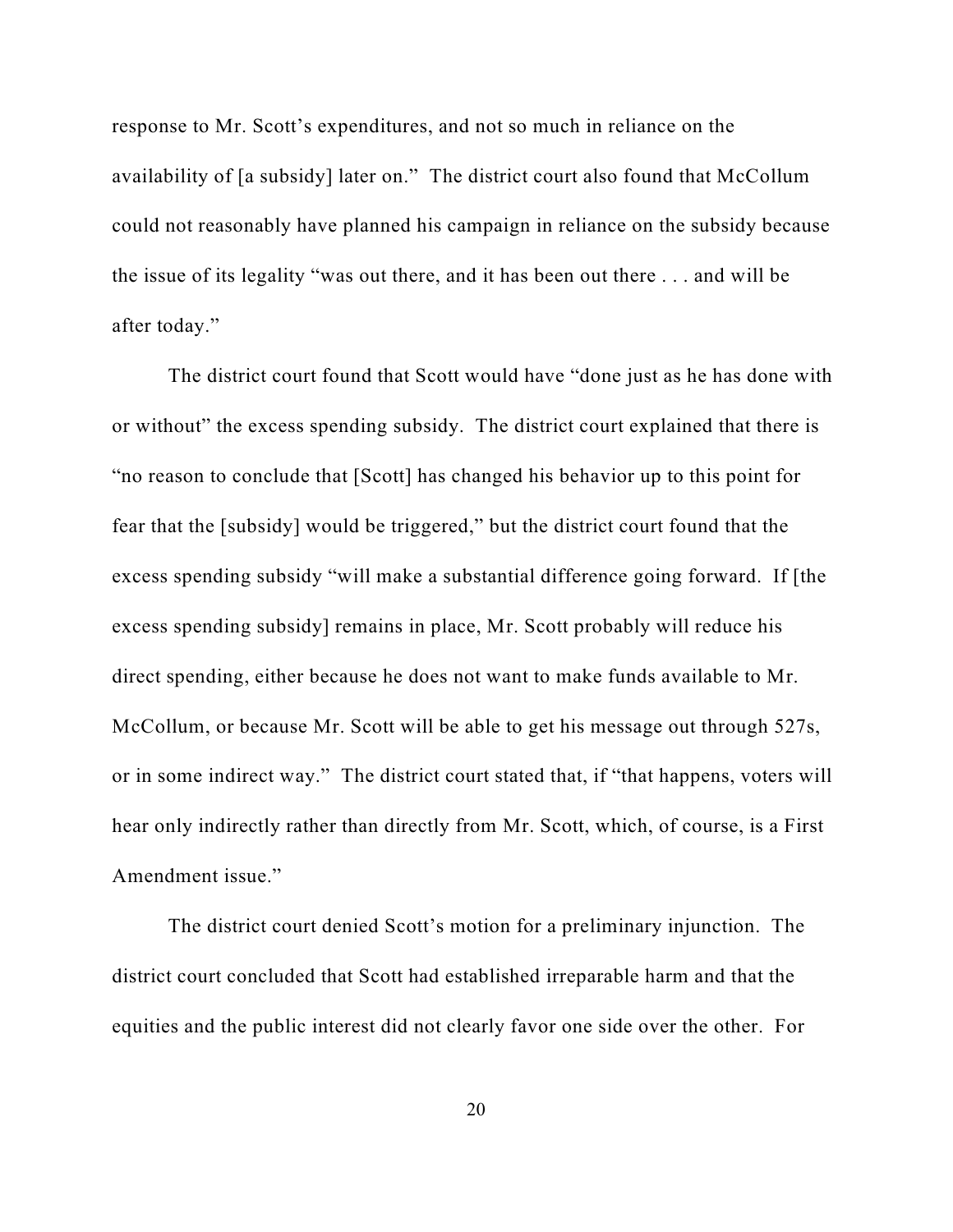this reason, the district court stated that, if Scott were likely to prevail on the merits, it would grant preliminary relief. With regard to the merits, the district court concluded that the subsidy provision was probably constitutional. The district court agreed with Scott that, under Davis, the subsidy provision imposed a substantial burden on Scott's right to free speech and could be justified only by a compelling government interest. According to the district court, "The provision at issue [in Davis] raised the cap for the opponent, so that the opponent could go out and raise money and possibly spend it against the candidate. Here, it's not just a potential dollar. It's a certain dollar." The district court recognized that whether the excess spending subsidy was narrowly tailored to the anticorruption interest was a "very close issue" and it offered, under considerable time pressures, its "best analysis of the law as it stands."

The district court concluded that Florida had a compelling interest in preventing actual and apparent corruption that justified the excess spending subsidy. It adopted a theory that neither party had suggested and that the district court conceded had no basis in the statutory language or the legislative history. According to the district court, the legislature adopted a \$500 contribution limit applicable to all candidates to combat corruption or the appearance of corruption. "But the legislature may not have wanted to hamstring a candidate." The district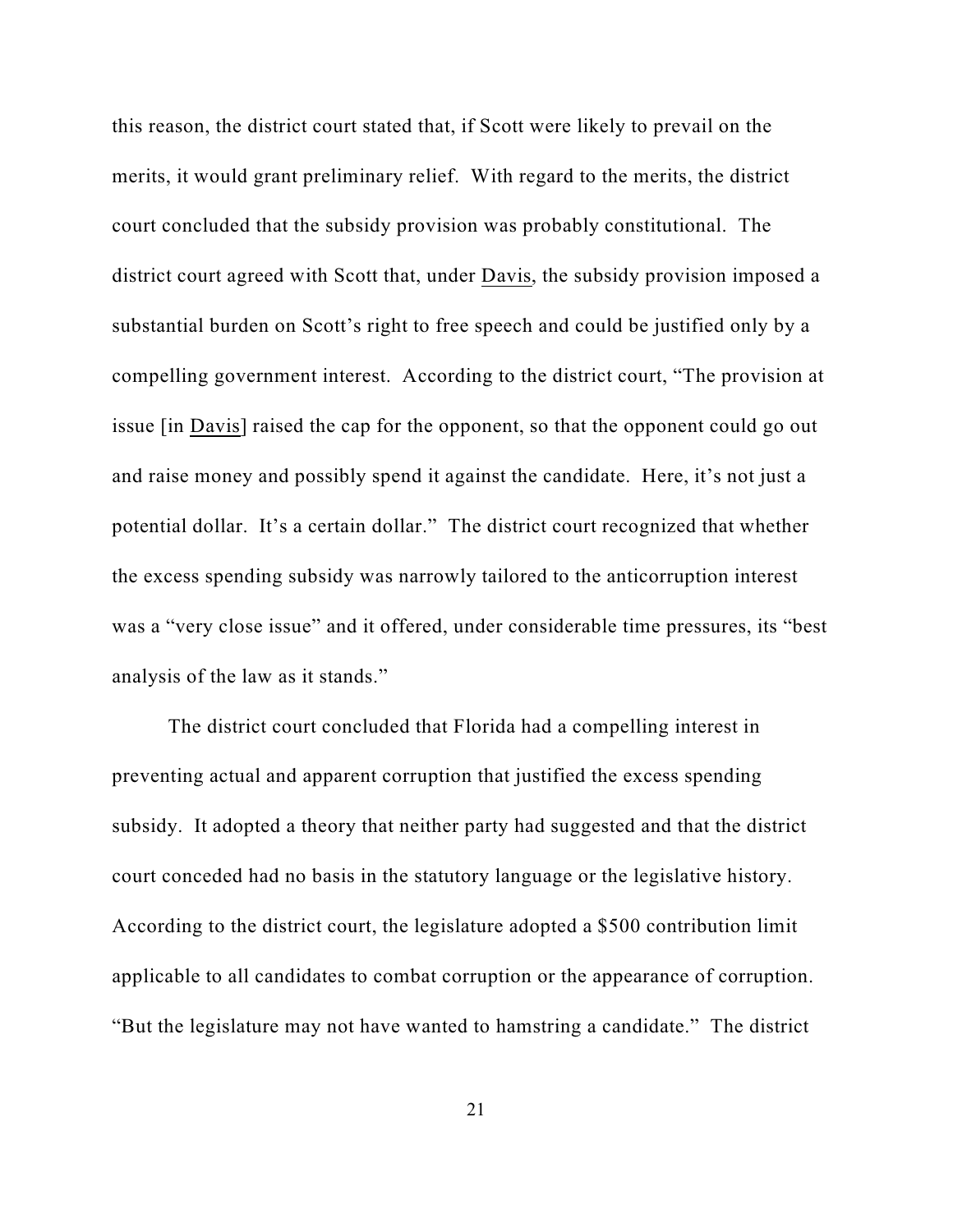court posited that the legislature could have addressed that concern by raising "the limit when a nonparticipant went over the cap." The court stated that such a solution would be permissible under Davis because "Davis expressly said that, if the provision raised the contribution limit for both candidates, for all candidates, it would be constitutional." The district court, however, explained that the legislature may not have wanted to adopt that solution because "keeping the \$500 limit fights corruption better." Additionally, "raising the limit late in the game isn't very workable" because it would be difficult for "candidates [to] go back to his or her contributors and seek more money." The district court concluded that the legislature "could reasonably decide, I'm not going to raise the limit; I don't want to hamstring the candidate who has opted in; and, thus, promoting the anticorruption goal." "And so the legislator can reasonably say, what I'm going to do is match the expenditures by the candidate that goes over. That way, I have offset the effect of the \$500 cap on contributions." The district court conceded that it could find "no legislative history that sets it out quite like that," but stated that it found "it telling that the \$500 cap came in at the same time as public financing, and that the [excess spending subsidy] came in as part of it."

## **II. STANDARD OF REVIEW**

We review the decision to deny a preliminary injunction for abuse of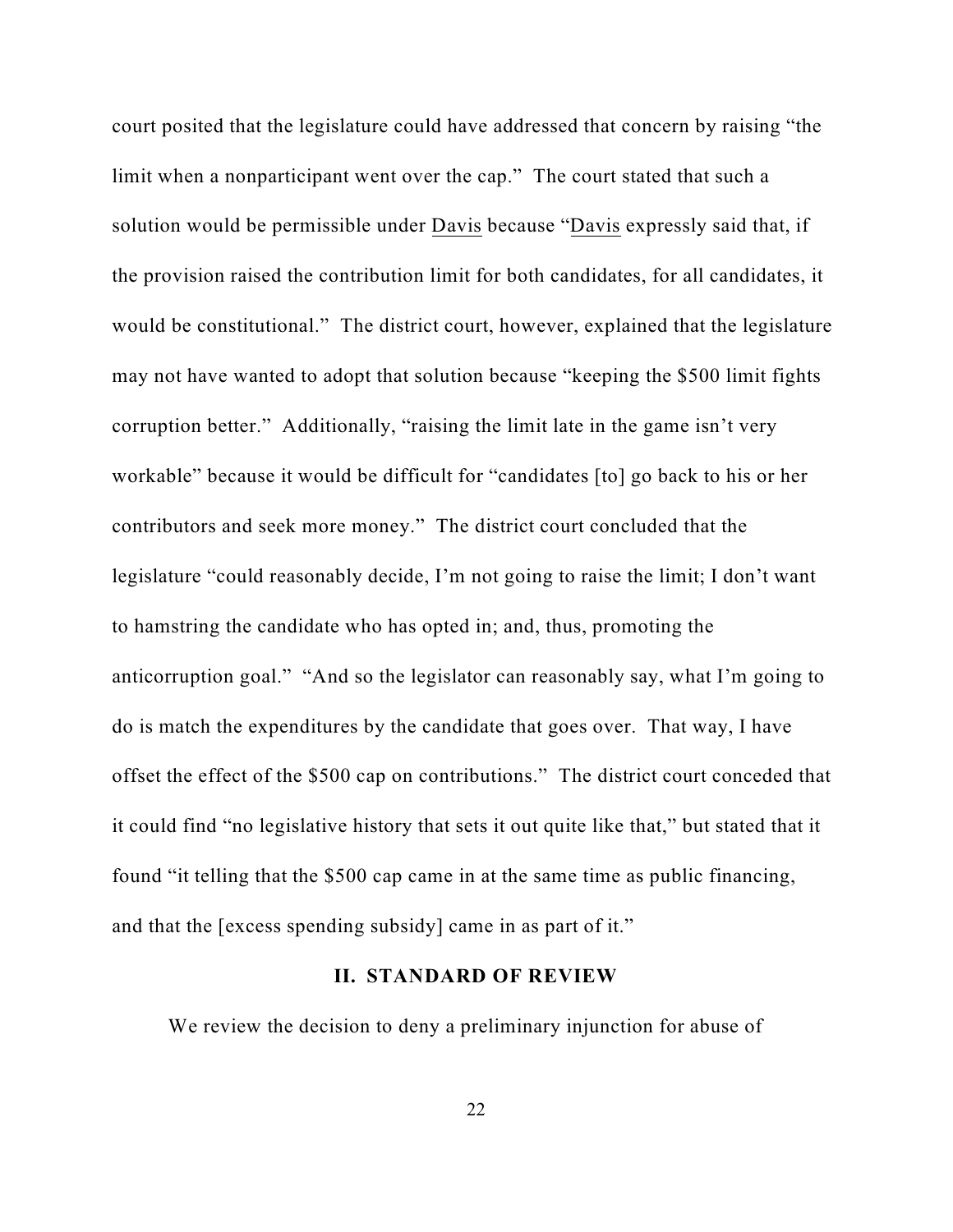discretion. Solantic, LLC v. City of Neptune Beach, 410 F.3d 1250, 1253–54 (11th Cir. 2005). In so doing, we review the findings of fact of the district court for clear error and legal conclusions de novo. This That  $\&$  the Other Gift  $\&$ Tobacco, Inc. v. Cobb Cnty., Ga., 285 F.3d 1319, 1321 (11th Cir. 2002). A party seeking a preliminary injunction bears the burden of establishing its entitlement to relief. Citizens for Police Accountability Political Comm. v. Browning, 572 F.3d 1213, 1217 (11th Cir. 2009). In considering the propriety of preliminary relief, we consider four factors: (1) whether there is a substantial likelihood that the party applying for preliminary relief will succeed later on the merits; (2) whether the applicant will suffer an irreparable injury absent preliminary relief; (3) whether the harm that the applicant will likely suffer outweighs any harm that its opponent will suffer as a result of an injunction; and (4) whether preliminary relief would disserve the public interest. E.g., Burk v. Augusta-Richmond Cnty., 365 F.3d 1247, 1262–63 (11th Cir. 2004). When the state is a party, the third and fourth considerations are largely the same. Garcia-Mir v. Meese, 781 F.2d 1450, 1455 (11th Cir. 1986).

#### **III. DISCUSSION**

Scott contends that he is entitled to a preliminary injunction because his complaint under the First and Fourteenth Amendments is likely to succeed, the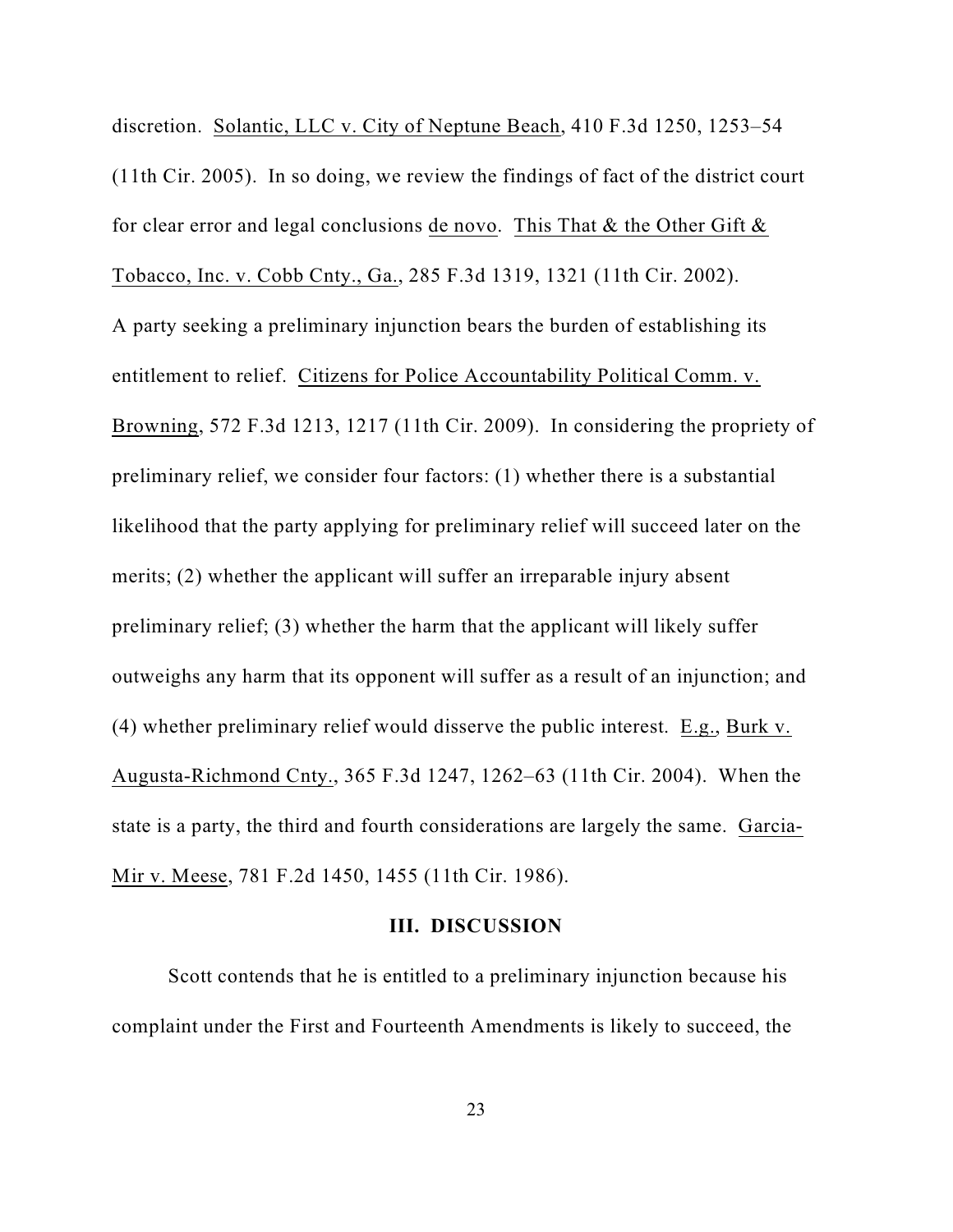burden on his right to free speech is irreparable, and, as the district concluded, the balance of the harms and the public interest do not counsel against an injunction. The Secretary and McCollum disagree with all of those statements. We agree with Scott.

We address the propriety of preliminary relief in four parts. First, we explain that Scott is highly likely to succeed on his claim that the excess spending subsidy severely burdens his constitutional rights. Second, we explain why Scott's injury is irreparable. Third, we explain that the balance of the harms and considerations of the public interest do not counsel against relief. Fourth, we conclude by addressing the propriety of preliminary relief in the light of our analysis in the first three sections.

## *A. Scott's First Amendment Claim Is Likely to Succeed on the Merits.*

Scott argues that the excess spending subsidy is unconstitutional because it severely burdens his right to spend in support of his candidacy and is thus subject to strict scrutiny, which it cannot survive. He argues that Davis compels this conclusion. The Secretary and McCollum respond that the subsidy does not substantially burden Scott's right to spend in support of his candidacy and is not subject to strict scrutiny. They argue that Davis is inapposite, but even if it applies, they argue that the subsidy survives strict scrutiny because it furthers the legitimate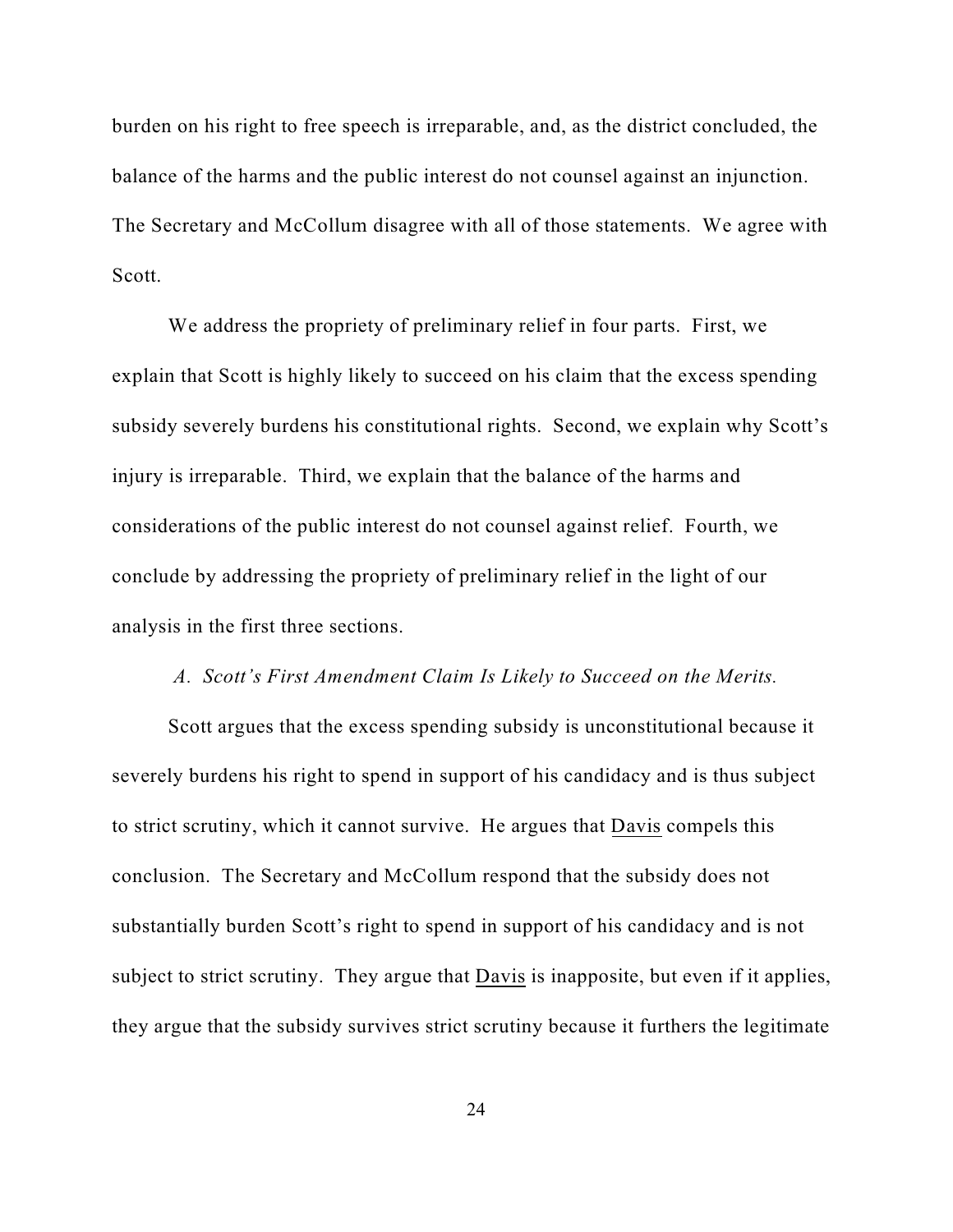interest of Florida in preventing corruption and the appearance of corruption in politics. They contend that the subsidy encourages participation in the public campaign financing system and the public financing system prevents corruption and the appearance of corruption.

We agree with Scott that Davis requires us to subject the excess spending subsidy to strict scrutiny. We conclude that, even if the subsidy encourages participation in the public financing system and indirectly prevents corruption or the appearance of corruption, the excess spending subsidy is not the least restrictive means of doing so.

Like the district court, we think it is obvious that the subsidy imposes a burden on nonparticipating candidates, like Scott, who spend large sums of money in support of their candidacies. When a nonparticipant vying for public office in Florida spends more than \$2 for each registered voter in support of his candidacy, Florida provides direct financial support to his opponents. These participating opponents use this money to further their own candidacies and attempt to defeat the candidacy of the nonparticipant. When the participating candidates speak in support of their own candidacies, they raise the cost of their nonparticipating opponent's speech in support of his candidacy. Neither McCollum nor Scott disagrees with this fact. Indeed, that is why Scott is seeking to invalidate the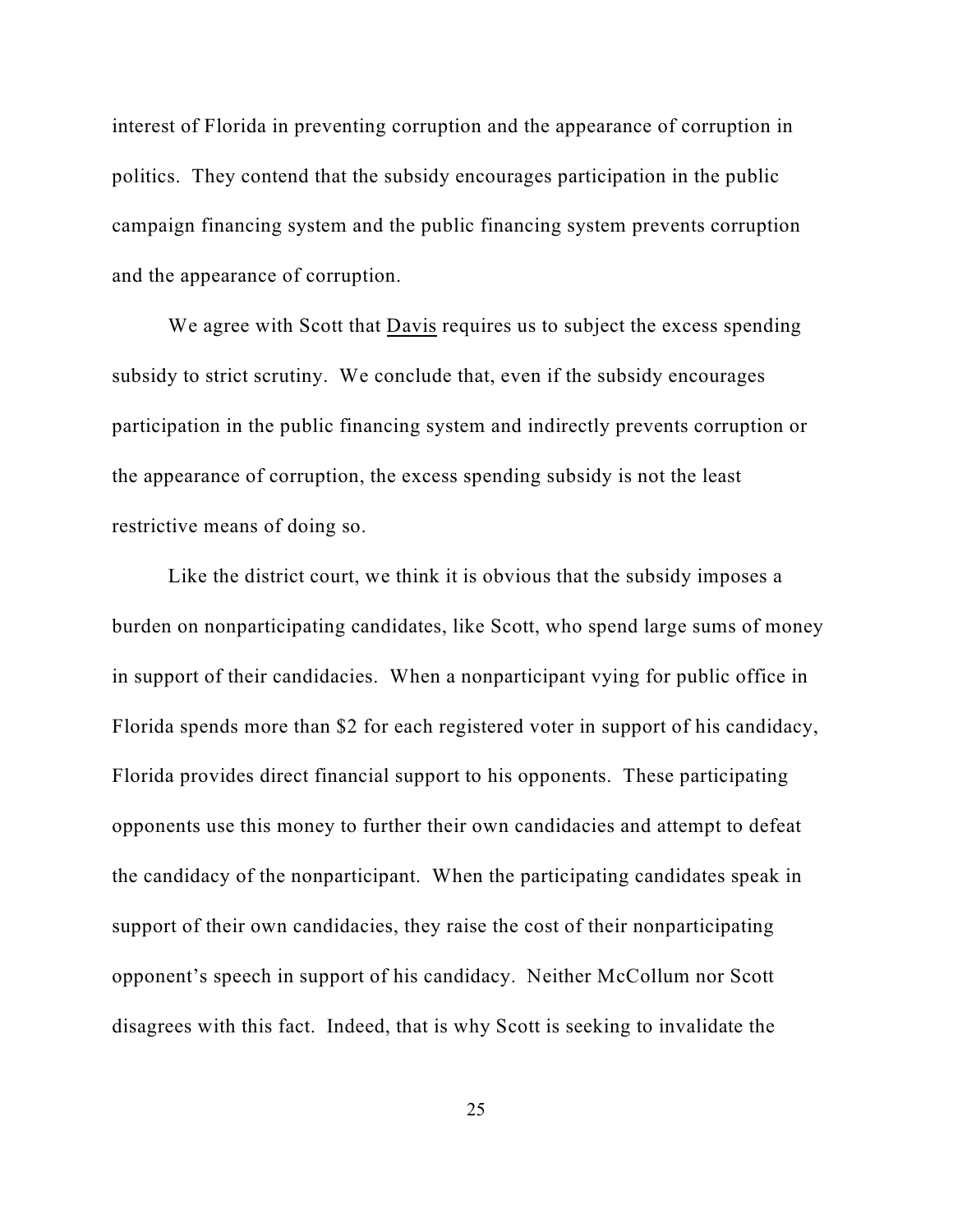subsidy and McCollum is defending it. Moreover, we know of no court that doubts that a subsidy like the one at issue here burdens nonparticipants, apart from whether it is a substantial burden under the First Amendment. See Green Party of Conn. v. Garfield, - - F.3d - - , Nos. 09-3760-cv(L), 09-3941-cv(CON), slip op. 1, at 49 (2d Cir. July 13, 2010); McComish, slip op. at 9164 (acknowledging but not finding constitutionally significant the loss of "competitive advantage in elections"); N.C. Right to Life Comm. Fund for Indep. Political Expenditures v. Leake, 524 F.3d 427, 437 (4th Cir. 2008) (same); Daggett v. Comm'n on Governmental Ethics & Election Practices, 205 F.3d 445, 464–65 (1st Cir. 2000) (same).

We agree with Scott and the district court that, under Davis, the burden of Scott's right of free speech is substantial. Davis, a candidate for the United States House of Representatives, sued to enjoin enforcement of section 319(a) of the Bipartisan Campaign Reform Act of 2002, otherwise known as the "Millionaire's Amendment." 128 S. Ct. at 2766–67. Section 319(a) provided that, if Davis spent enough of his own personal funds in support of his candidacy so that he could be described as self-financing, his opponent could accept campaign contributions of up to \$6,900. Id. at  $2766 \& n.5$ . Davis would still have been limited to accepting campaign contributions of \$2,300 or less. Id. at 2766. Davis alleged that the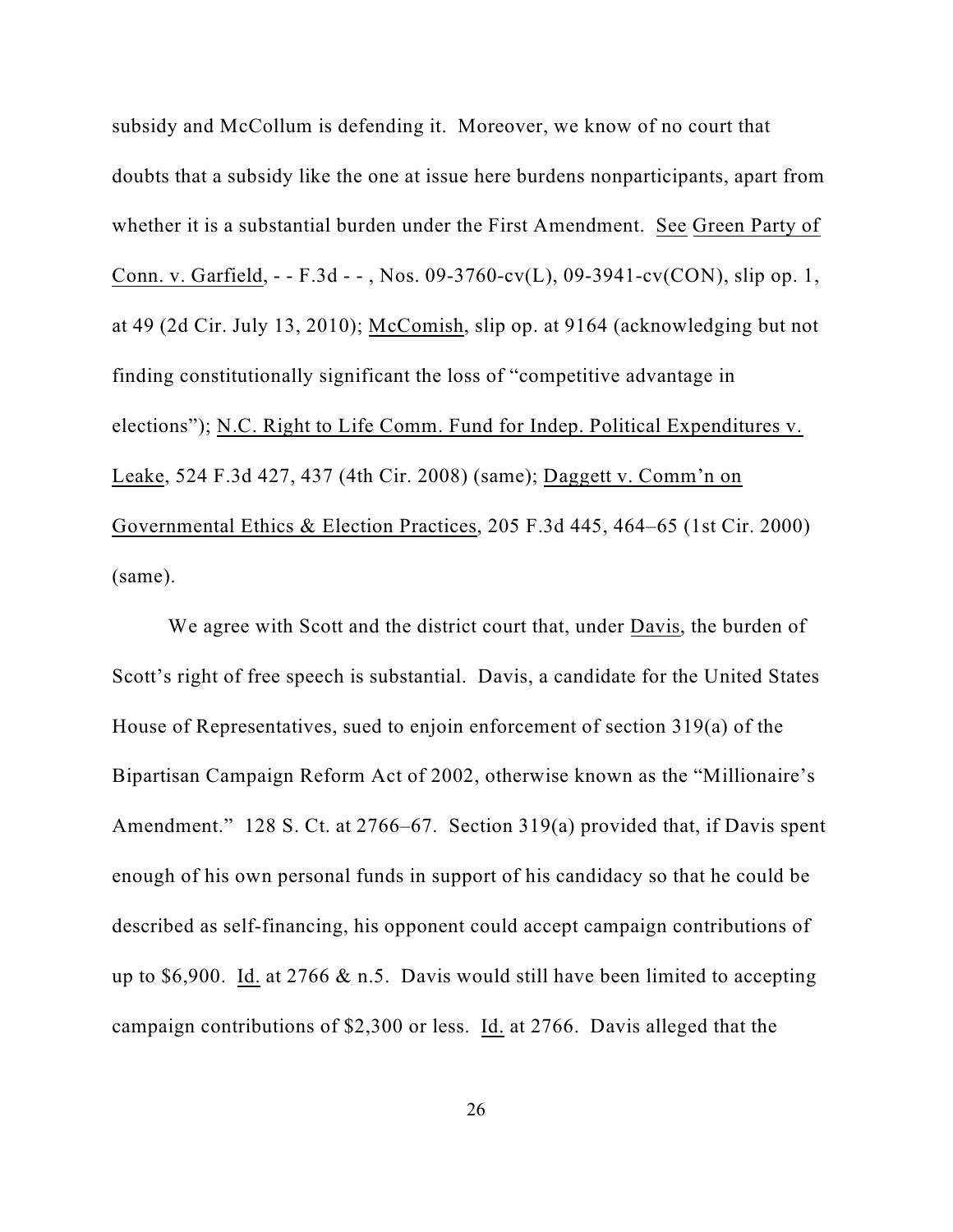asymmetrical contribution limits that applied when he self-funded his campaign unconstitutionally burdened his right to make unlimited expenditures in support of his campaign "because making expenditures that create the imbalance has the effect of enabling his opponent to raise more money and to use that money to finance speech that counteracts and thus diminishes the effectiveness of" his own speech. Id. at 2770. The Supreme Court agreed with this argument and invalidated the Millionaire's Amendment because it did not satisfy a compelling government interest. Id. at 2772–74. Davis described as an "unprecedented penalty," a "special and potentially significant burden," a "drag," an "abridgment," and a "substantial burden" the grant of the right to an opponent to raise funds under a relaxed contribution cap. Id. at 2771–72. That is, a candidate exercising his right to spend without restriction his personal funds on his campaign is burdened substantially when his opponent is permitted the opportunity to raise more money than he otherwise would have been permitted to raise.

Like both the district court and the Second Circuit, we conclude that the burden that an excess spending subsidy imposes on nonparticipating candidates "is harsher than the penalty in Davis, as it leaves no doubt" that the nonparticipants' opponents "will receive additional money." Green Party, slip op. at 49 (emphasis omitted). Although Davis concerned a discriminatory contribution system that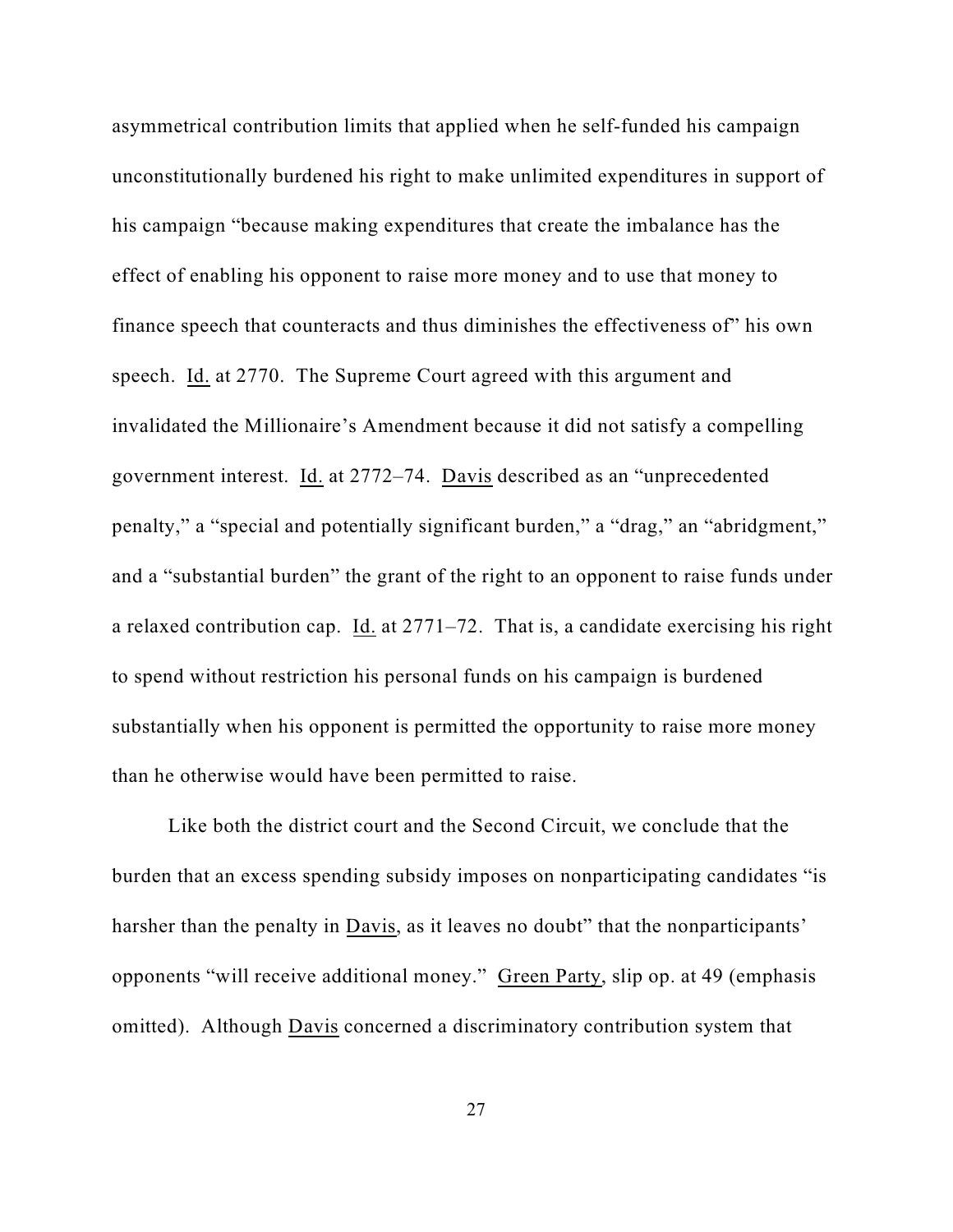burdened a self-funding candidate, what triggered strict scrutiny was the grant of a competitive advantage—an increase in the ability of Davis's opponent to speak. 128 S. Ct. at 2772 ("[T]he vigorous exercise of the right to use personal funds to finance campaign speech produces fundraising advantages for opponents in the competitive context of electoral politics."). Davis also cited Day v. Holahan, 34 F.3d 1356, 1359–60 (8th Cir. 1994), which involved a subsidy to publicly financed candidates that was tied to independent expenditures against those candidates, for the proposition that the Millionaire's Amendment imposed a "special and potentially significant burden." 128 S. Ct. at 2772. That is, the Supreme Court equated the Millionaire's Amendment with a statute that enabled the opponent of a complaining candidate. Moreover, we doubt that the Court would describe as such a significant burden the relaxation of a contribution limit that only ever applies to candidates who, by definition, are mostly not relying on contributions. Finally, the majority opinion in Davis, after establishing that the Millionaire's Amendment warranted strict scrutiny, all but stated that it was not thinking about the law in terms of contribution limits. See id. at 2772 n.7 ("Even if § 319(a) were characterized as a limit on contributions rather than expenditures, it is doubtful whether it would survive.").

Although under Davis the subsidy must be "justified by a compelling state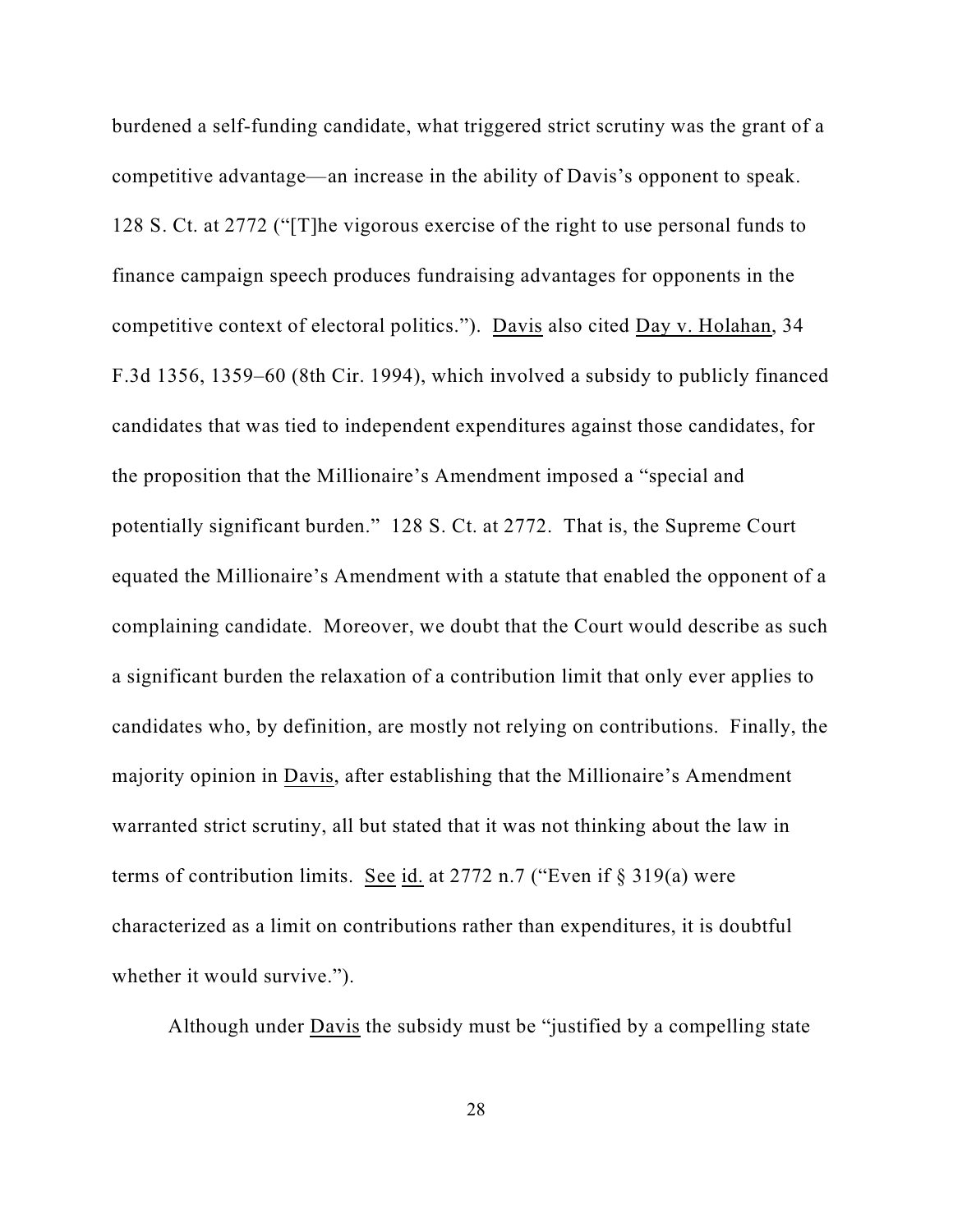interest," id. at 2772 (internal quotation marks omitted), the Secretary and McCollum insist that the subsidy satisfies that test. They argue that the excess spending subsidy furthers the interest of the state in fighting corruption and the appearance of corruption, which the Supreme Court has suggested is probably the only compelling interest that can justify a substantial burden on expenditures. See id. at 2773 (citing Nixon v. Shrink Mo. Gov't PAC, 528 U.S. 377, 428, 120 S. Ct. 897, 926 (2000) (Thomas, J., dissenting) ("[P]reventing corruption or the appearance of corruption are the only legitimate and compelling government interests thus far identified for restricting campaign finances." (internal quotation marks omitted))). The Secretary and McCollum contend that the subsidy furthers the anticorruption interest by encouraging participation in the public campaign financing system of Florida, which in turn prevents corruption or the appearance of corruption. This argument is not novel. See Gable v. Patton, 142 F.3d 940, 947 (6th Cir. 1998); cf. Fed. Election Comm'n v. Nat'l Conservative Political Action Comm., 470 U.S. 480, 514–18, 105 S. Ct. 1459, 1477–79 (1985) (White, J., dissenting). We are willing to assume, for the sake of argument, that the subsidy encourages participation in the public financing system of Florida. See Gable, 142 F.3d at 950.

The parties have not sufficiently explained how the Florida public financing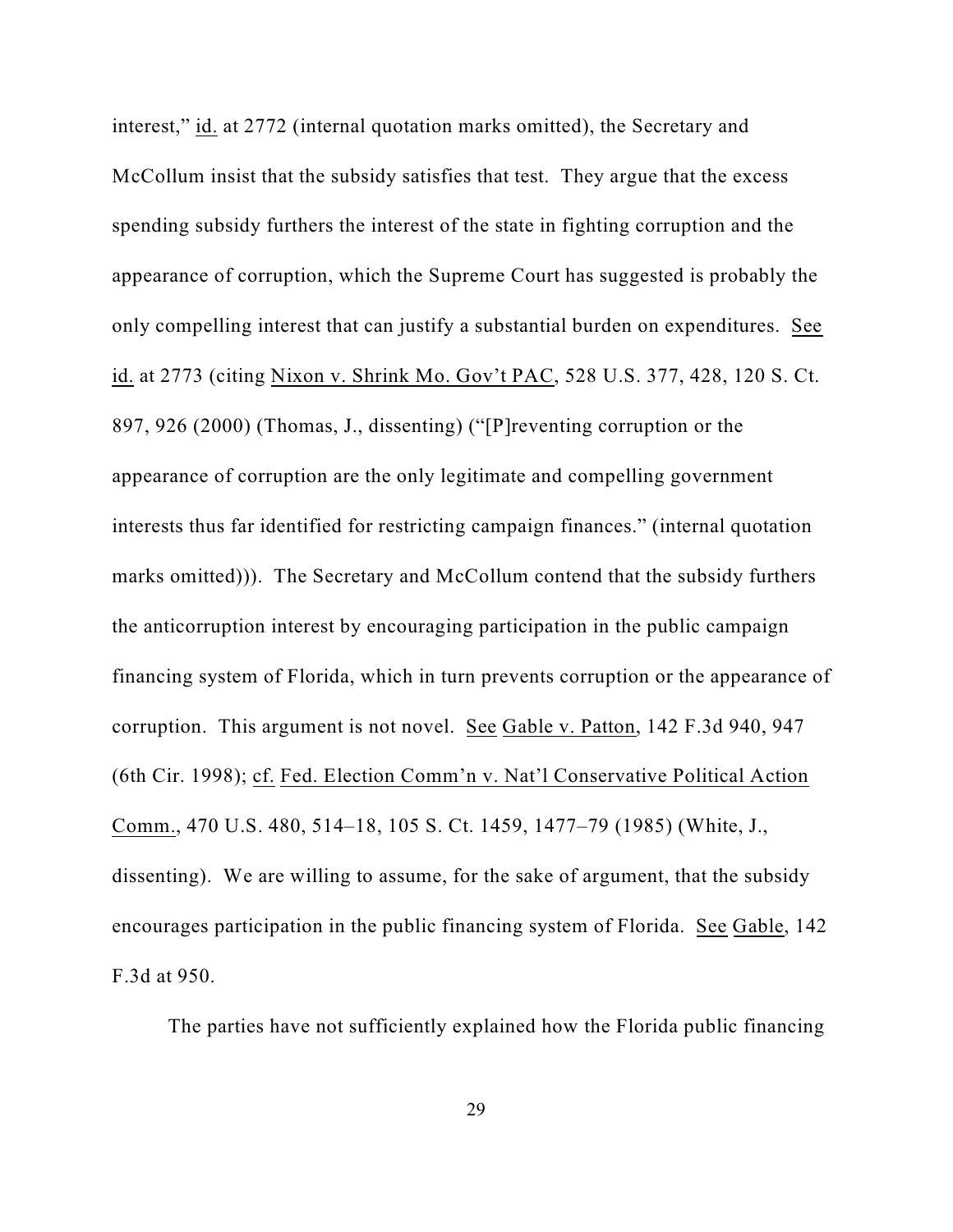system furthers the anticorruption interest. As we understand the system, it enables candidates who are willing to accept limits on personal expenditures and campaign expenditures, and it grants participating candidates public money. In all other respects, the system enables candidates who run campaigns that are indistinguishable from the campaigns of nonparticipants like Scott. At this early stage, we outline our concerns as follows.

The limit that the public campaign financing system imposes on the personal expenditures of participating candidates does not appear to reduce corruption or the appearance of corruption. The Supreme Court has explained that "the use of personal funds reduces the candidate's dependence on outside contributions and thereby counteracts the coercive pressures and attendant risks of abuse" of campaign contributions. Buckley, 424 U.S. at 53, 96 S. Ct. at 651. The Supreme Court reaffirmed this principle in Davis when it held that discouraging the use of personal funds by wealthy candidates for federal office "disserves the anticorruption interest." 128 S. Ct. at 2773. Thus, by encouraging individuals to accept a limit on personal expenditures, the subsidy does not appear to reduce corruption.

The limit on general campaign expenditures also does not appear to enable candidates who are, or may be perceived as being, less corrupt than their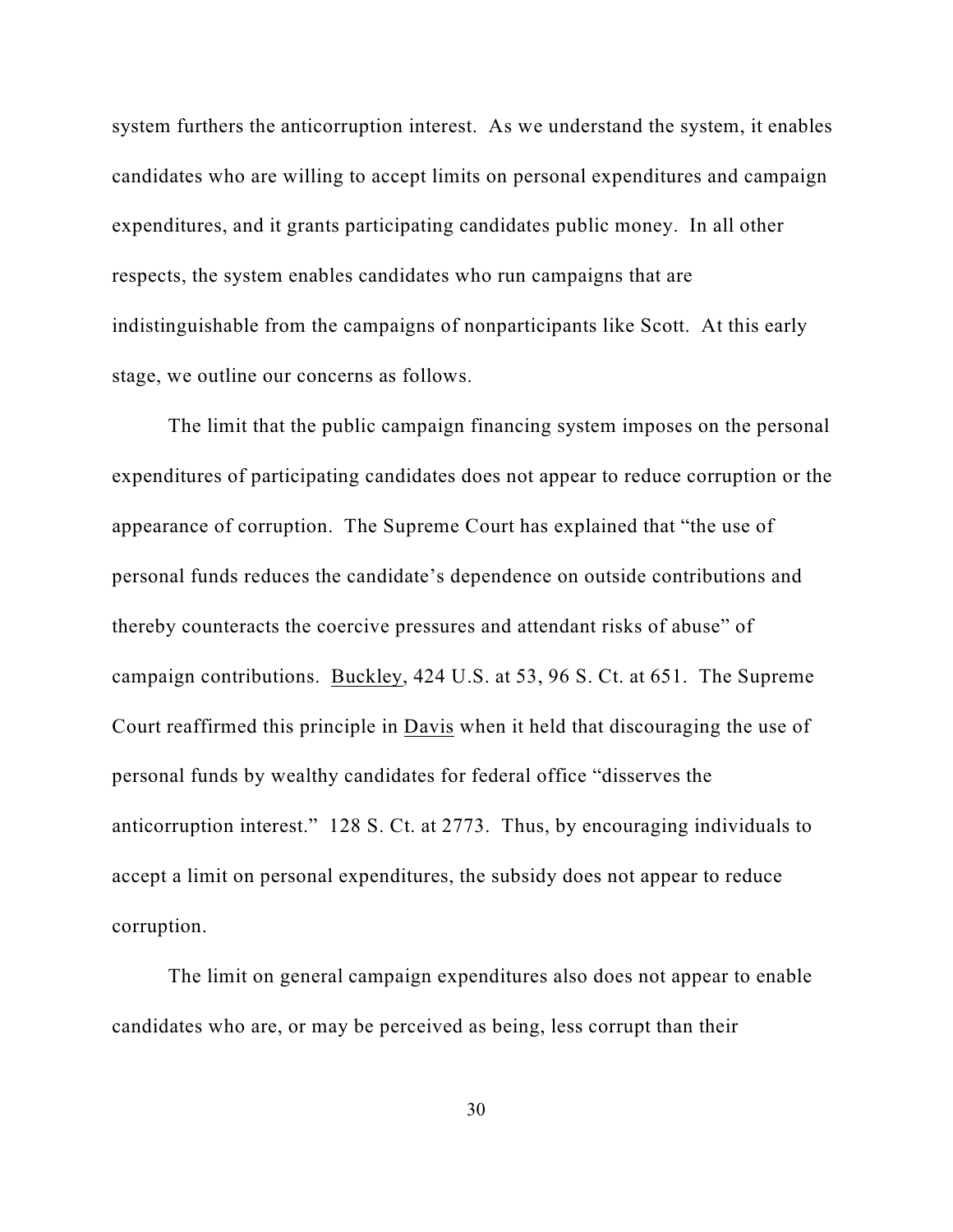nonparticipating peers. As we have explained, in Florida, every candidate for public office, whether participating or not, is subject to a \$500 limit on campaign contributions. Fla. Stat.  $\S 106.08(1)(a)$ . And when contributions are so limited, the Supreme Court has told us that a limit on general campaign expenditures does not serve the anticorruption interest. "The major evil associated with rapidly increasing campaign expenditures is the danger of candidate dependence on large contributions." Buckley, 424 U.S. at 55, 96 S. Ct. at 652. And "[t]he interest in alleviating the corrupting influence of large contributions is served by . . . contribution limitations." Id. Indeed, in a state like Florida that aggressively limits campaign contributions, general campaign expenditures, excepting those of selffunding candidates, reflect "the size and intensity of the candidate's support." Id. at 56, 96 S. Ct. at 652.

At bottom, the Florida public campaign financing system appears primarily to advantage candidates with little money or who exercise restraint in fundraising. That is, the system levels the electoral playing field, and that purpose is constitutionally problematic. Id. at 56–57, 96 S. Ct. at 652–53. The Supreme Court explained in Davis, "[d]ifferent candidates have different strengths" and "[l]eveling electoral opportunities means making and implementing judgments about which strengths should be permitted to contribute to the outcome of an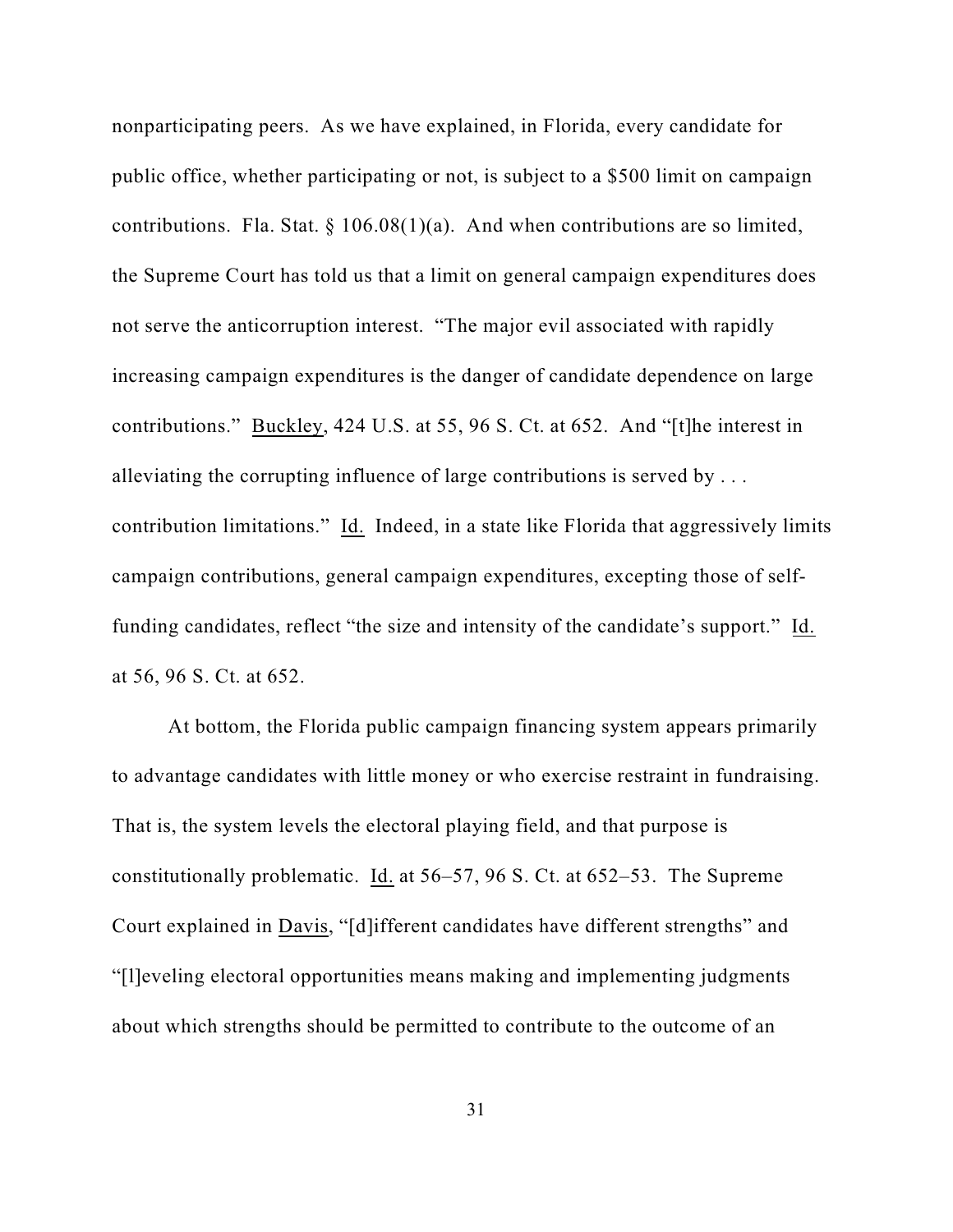election." 128 S. Ct. at 2773–74; see also Buckley, 424 U.S. at 56–57, 96 S. Ct. at 653 ("[T]he equalization of permissible campaign expenditures might serve not to equalize the opportunities of all candidates, but to handicap a candidate who lacked substantial name recognition or exposure of his views before the start of the campaign."). The Supreme Court has explained that a state cannot burden a candidate's First Amendment rights for the reason that, in Scott's words, "he is a newcomer to the political scene who has the financial resources to mount a credible challenge to entrenched career politicians."

None of this is to say that the public financing system of Florida does not benefit the people of Florida or that public financing generally is not a system worthy of public resources. Buckley, 424 U.S. at 92–93, 96 S. Ct. at 670 (explaining that a federal system of public financing of election campaigns represents a legislative effort "not to abridge, restrict, or censor speech, but rather to use public money to facilitate and enlarge public discussion and participation in the electoral process, goals vital to a self-governing people" and thereby "furthers . . . pertinent First Amendment values"). In some circumstances, public financing may serve an anticorruption interest by "eliminating the improper influence of large private contributions." Id. at 96, 96 S. Ct. at 671. It is only to say that Florida, in the light of the election laws it has adopted, cannot impose a "special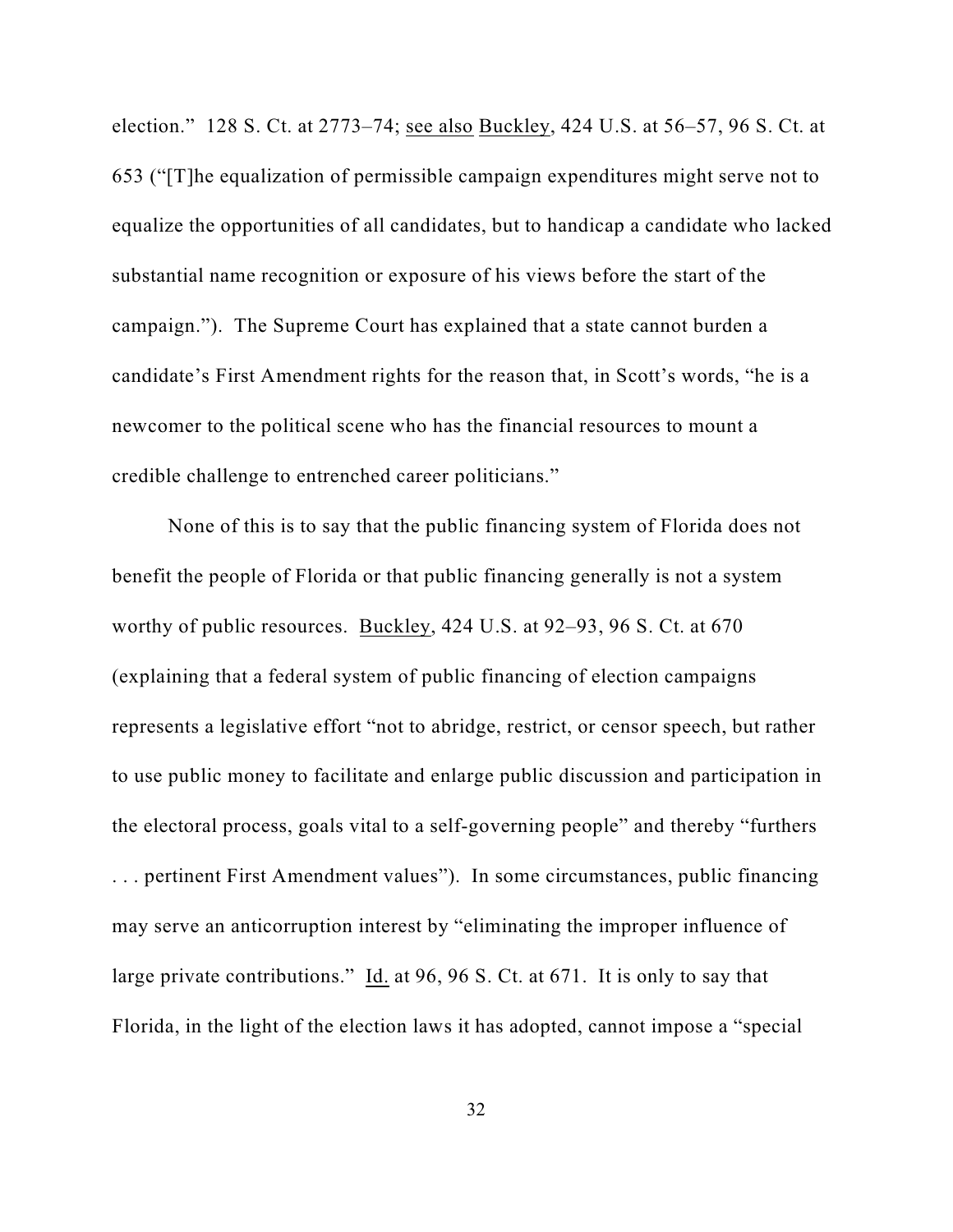and potentially significant burden," Davis, 128 S. Ct. at 2772, on the First Amendment rights of nonparticipating candidates who do not wish, for whatever reason, to accept public money and its attendant limitations on the theory that its public financing system reduces actual or apparent corruption. Perhaps the parties, under the supervision of the district court, may want to develop the record more about this matter.

Even if we were certain that the public financing system of Florida furthers an anticorruption interest, we agree that Scott has proved a likelihood that the excess spending subsidy is not the least restrictive means of encouraging that participation. Scott argues that Florida can effectively encourage participation in "innumerable ways." Scott contends that Florida could provide a larger initial grant of public funds to participating candidates, increase the amount of its matching contributions on qualifying fundraising, or institute progressively higher matching ratios for participating candidates who prove able to raise money from contributors. Scott also does not object to the provision that releases McCollum from the expenditure ceiling that applies to publicly funded candidates after Scott exceeds that same ceiling. Although at some point even enticements not tied to protected speech might render a "voluntary" public financing system that includes expenditure limits compulsory in violation of the First Amendment, e.g., N.C.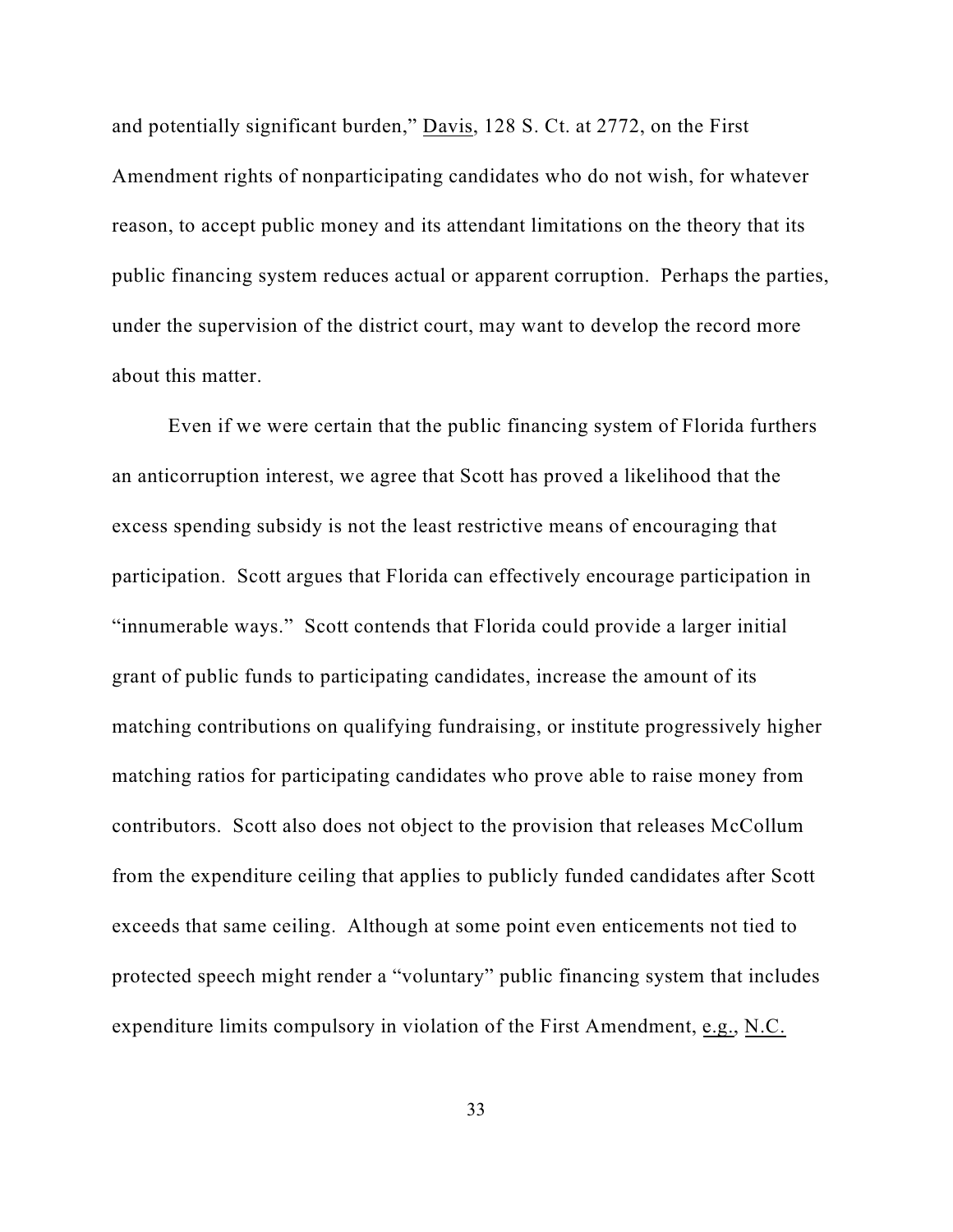Right to Life Comm., 524 F.3d at 436, we accept for purposes of this appeal Scott's concession that Florida could implement these rules.

We agree with Scott that Florida could encourage participation to virtually the same degree that it maintains it currently does by doing no more than releasing participating candidates from the expenditure ceiling. This release would place participating and nonparticipating candidates on equal footing, except that participating candidates could not spend as much of their own personal resources in support of their campaigns. So the only prospective candidates who would resist participating under this system would be the wealthy, who already have less incentive to join. Consequently, this system would be no less effective than the system currently in place, but would burden nonparticipating candidates to a lesser degree. Florida has given us no reason to think that this system would be less effective, which is its burden when one of its laws is subject to strict scrutiny under the First Amendment. E.g., United States v. Playboy Entm't Grp., Inc., 529 U.S. 803, 816–17, 120 S. Ct. 1878, 1887–88 (2000).

In sum, Davis requires that Florida justify the excess spending subsidy by establishing that it furthers a compelling state interest. Florida has stated that the excess spending subsidy furthers its anticorruption interest by encouraging participation in its public financing system. Florida has not, however, proved that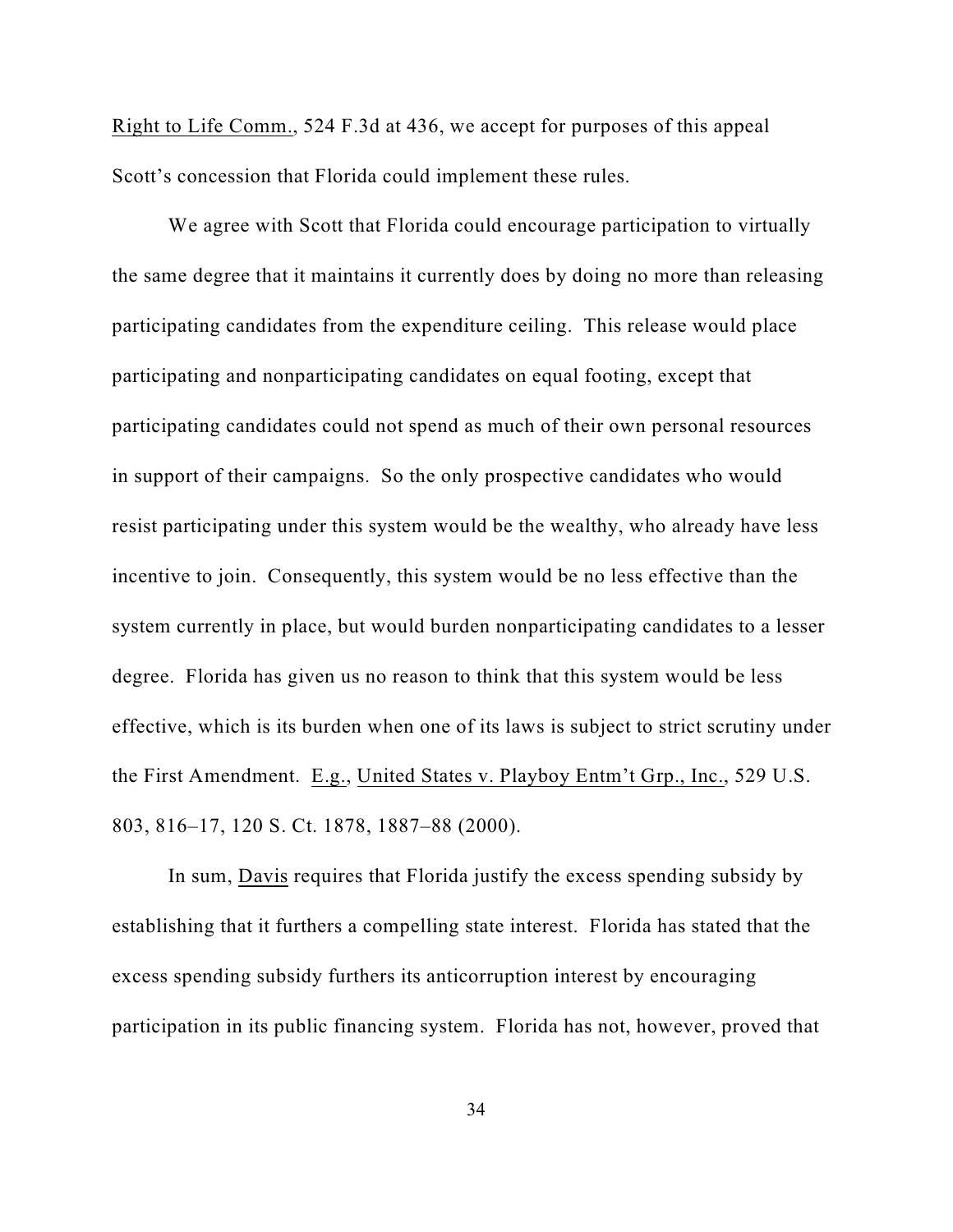the excess spending subsidy furthers the anticorruption interest in the least restrictive manner. Scott is likely to prevail on the merits of his claim.

## *B. Scott's Injury Is Irreparable.*

Scott argues that the harm he stands to suffer if we do not grant preliminary relief is "irreparable." Scott contends that when he triggers the excess spending subsidy, he will speak less than he wants. Moreover, he states that he will direct more of his speech through section 527 organizations, which cannot speak unfettered in favor of his candidacy. The district court credited these claims. Neither the Secretary nor McCollum denies that these harms will accrue if we do not enjoin enforcement of the excess spending subsidy. Instead, they argue that Scott has no right, under the First Amendment, to avoid those harms, but that argument is about whether Scott is likely to succeed later on the merits.

Scott's alleged injury is obviously irreparable. An injury is irreparable "if it cannot be undone through monetary remedies." Cunningham v. Adams, 808 F.2d 815, 821 (11th Cir. 1987). Even when a later money judgment might undue an alleged injury, the alleged injury is irreparable if damages would be "difficult or impossible to calculate." Fla. Businessmen for Free Enter. v. City of Hollywood, 648 F.2d 956, 958 n.2 (5th Cir. Unit B June 1981). We have repeatedly held that harms to speech rights "'for even minimal periods of time, unquestionably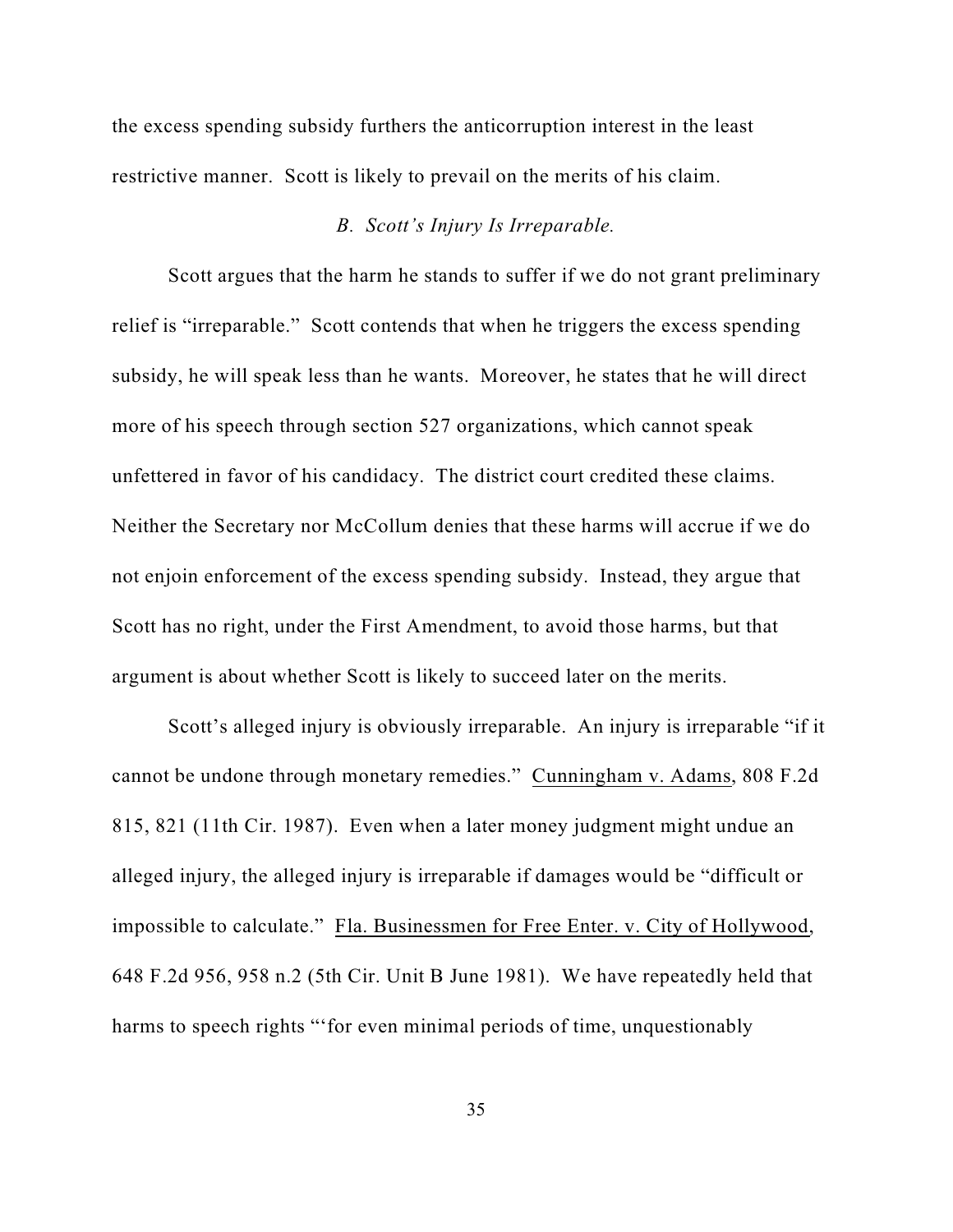constitute[] irreparable injury'" supporting preliminary relief. Id. at 958 (quoting Elrod v. Burns, 427 U.S. 347, 373, 96 S. Ct. 2673, 2690 (1976)); see also KH Outdoor, LLC v. City of Trussville, 458 F.3d 1261, 1271–72 (11th Cir. 2006); Let's Help Fla. v. McCrary, 621 F.2d 195, 199 (5th Cir. 1980). "The rationale behind these decisions [is] that chilled free speech . . . , because of [its] intangible nature, could not be compensated for by monetary damages; in other words, plaintiffs could not be made whole." Ne. Fla. Chapter of the Ass'n of Gen. Contractors of Am. v. City of Jacksonville, Fla., 896 F.2d 1283, 1285 (11th Cir. 1990). Scott has established irreparable injury.

*C. Each Candidate Will Suffer if He Loses This Appeal, and a Preliminary Injunction Would Not Be Adverse to the Public Interest.*

The parties have opposite views of the relative magnitude of the harms likely to befall them if we grant or deny preliminary relief. Scott argues that the harm so far inflicted upon his ability to speak in support of his campaign is "significant" and "will only deepen" if we do not enjoin operation of the excess spending subsidy. Scott argues that the Secretary has no interest in enforcing the subsidy and that McCollum would not be harmed by an injunction because he would remain free to fundraise and spend money in support of his candidacy free of the expenditure cap under which he is currently operating. McCollum responds that he would be seriously harmed by an injunction because it would "leave him at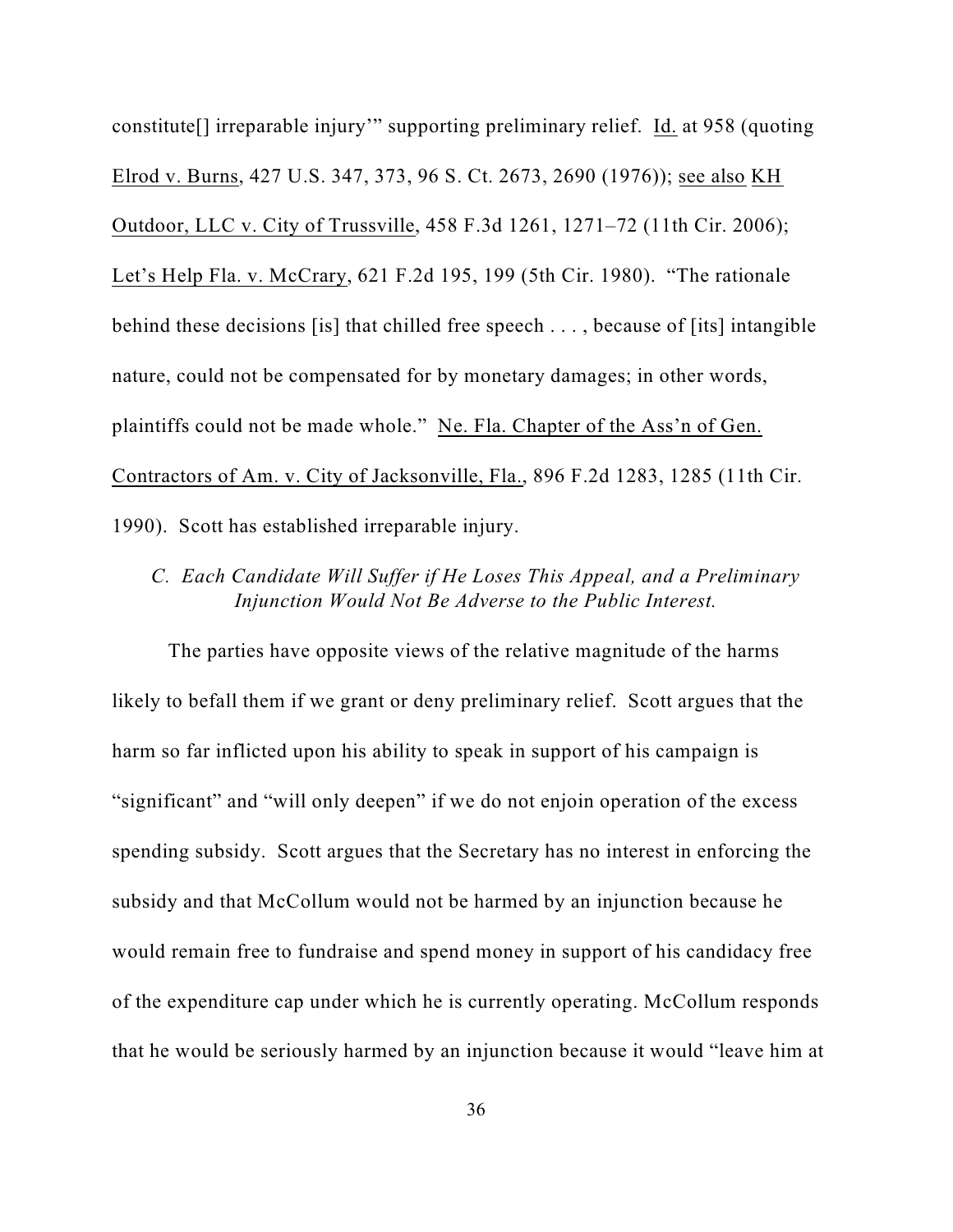a severe disadvantage for the crucial homestretch of the campaign and would impede his ability to convey his message to the electorate." The Secretary, for her part, contends that an injunction would generate chaos in the final weeks of the campaign and disserve the anticorruption interest of the state. McCollum echoes the concern that an injunction would "thwart the State from running a fair and orderly gubernatorial election." The Secretary and McCollum also maintain that we should consider that Scott could have filed suit to enjoin the excess spending subsidy at least three months ago and that participating candidates like McCollum have developed campaign strategies in reliance on the subsidy, but we doubt that an earlier complaint would have been ripe so as to satisfy the constitutional requirements of a justiciable controversy. Texas v. United States, 523 U.S. 296, 300, 118 S. Ct. 1257, 1259–60 (1998). Scott replies that his opponents could not reasonably have relied on the subsidy in the light of the legal cloud that has long surrounded such laws.

No party to this appeal is obviously worse served by a preliminary injunction. On this record, we think that each candidate will speak less if he loses this appeal. Scott will avoid aiding his opponent and McCollum will have less money to support his campaign. We cannot say that the public has an interest in hearing more or less from either party.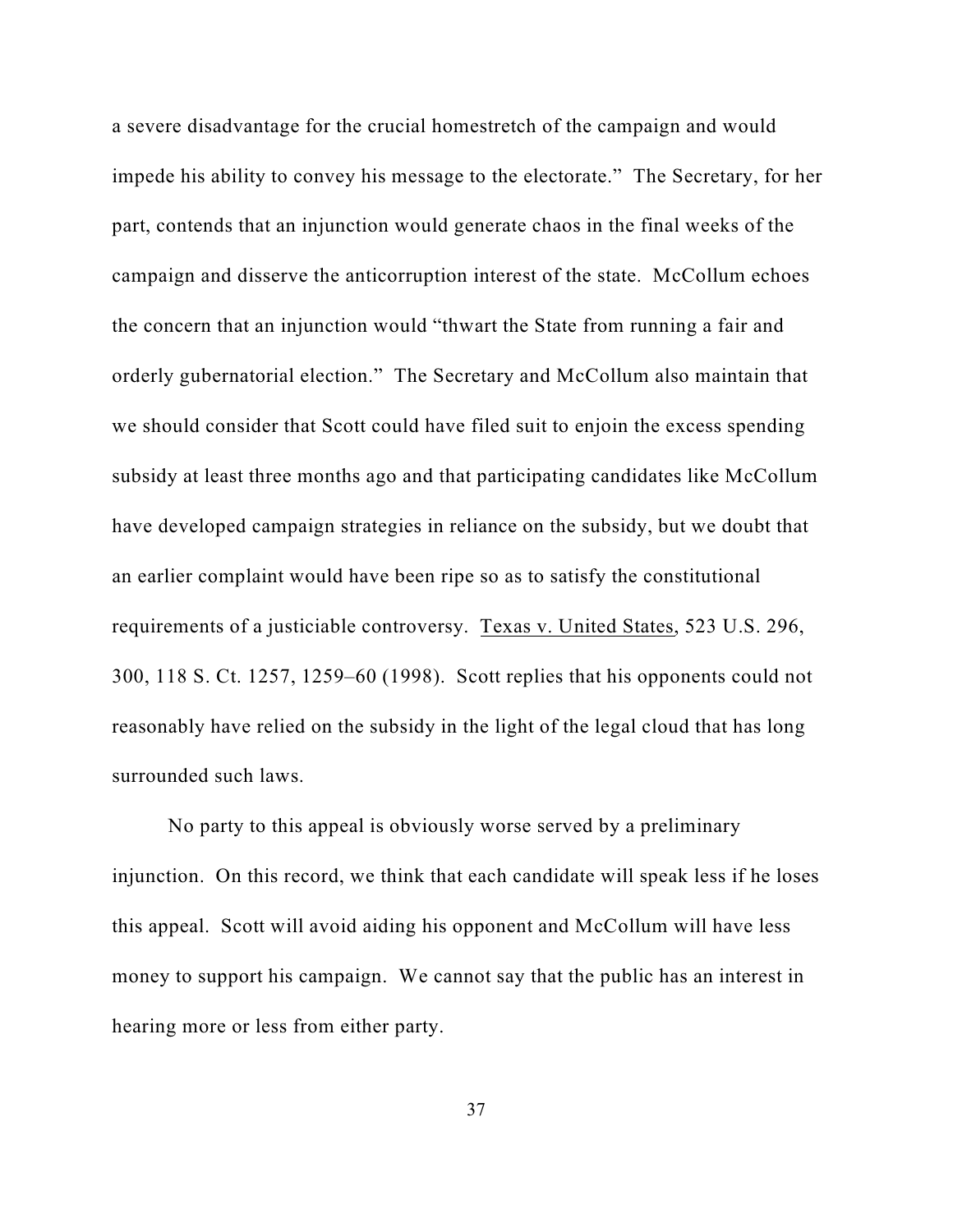We also cannot say that enjoining the subsidy will disrupt the looming election. An injunction would require the Secretary to do nothing and permit Scott and McCollum to carry on campaigning as they have for the last several months. This appeal is not a case in which preliminary relief would require the state to cancel or reschedule an election, discard ballots already cast, or prepare new ballots or other election materials. Cf. Nader v. Keith, 385 F.3d 729 (7th Cir. 2004); Sw. Voter Registration Educ. Project v. Shelley, 344 F.3d 914 (9th Cir. 2003) (en banc).

The equities similarly do not clearly counsel against or in favor of preliminary relief. The district court found that McCollum has not planned his campaign spending in reliance on the subsidy, but has instead spent what he has to avoid falling even farther behind his main opponent. McCollum contends that his affidavit, and the affidavit of his campaign manager, directly contradict that finding. Whether or not this finding is clearly erroneous, it is not inequitable to upset this reliance.

McCollum should have known that the excess spending subsidy was vulnerable to legal challenge. On the day that the Supreme Court decided Davis, a leading scholar of election law wrote that the decision "calls all [asymmetrical] provisions in public financing systems into question." Rick Hasen, Initial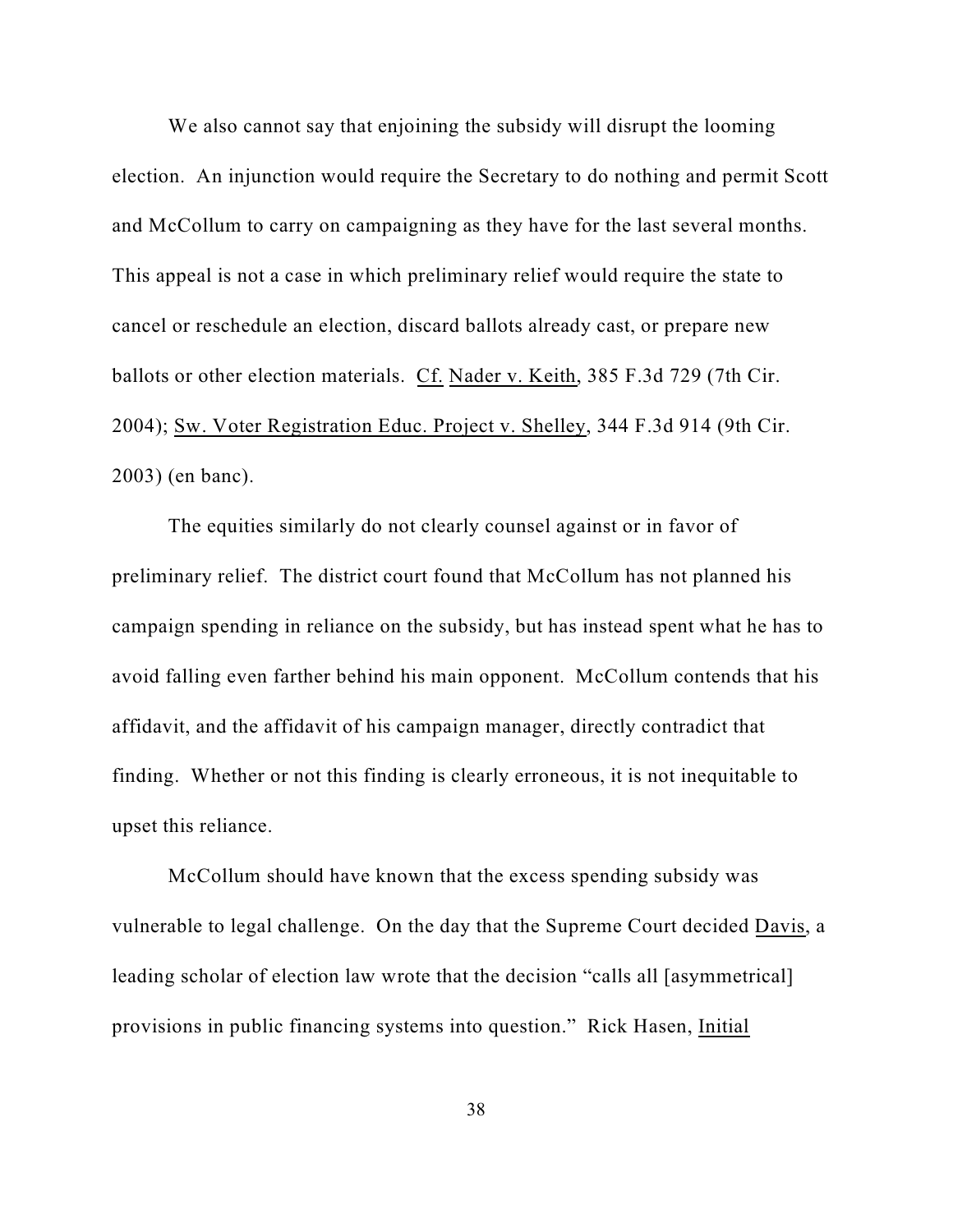Thoughts on FEC v. Davis: The Court Primes the Pump for Striking Down Corporate and Union Campaign Spending Limits and Blows a Hole in Effective Public Financing Plans, Election Law Blog (June 26, 2008, 7:55 AM), http://electionlawblog.org/archives/011095.html (all Internet materials as visited July 30, 2010, and available in the Clerk of the Court's case file). After Davis and before Scott entered the Florida Republican primary, two federal district courts had declared similar state laws unconstitutional. See McComish, slip op. 9139; Green Party of Conn. v. Garfield, 648 F. Supp. 2d 298 (D. Conn. 2009). We agree with the district court that if McCollum did not know that he could not comfortably rely on a subsidy under section 106.355 in the event that an opponent ran an expensive campaign it cannot be said that his reliance was reasonable.

Moreover, the finding of the district court that Scott did not purposefully delay filing suit is not clearly erroneous. For the reasons that McCollum should have known that the excess spending subsidy was possibly illegal, so should have Scott. But the record supports a finding that Scott, who had never run a campaign of any sort in Florida, may not have understood until he began campaigning just how expensive the campaign he hoped to run would prove. That Scott also apparently stated publicly that he would not exceed the Florida expenditure limit is probably a reflection of that inexperience, instead of the result of calculated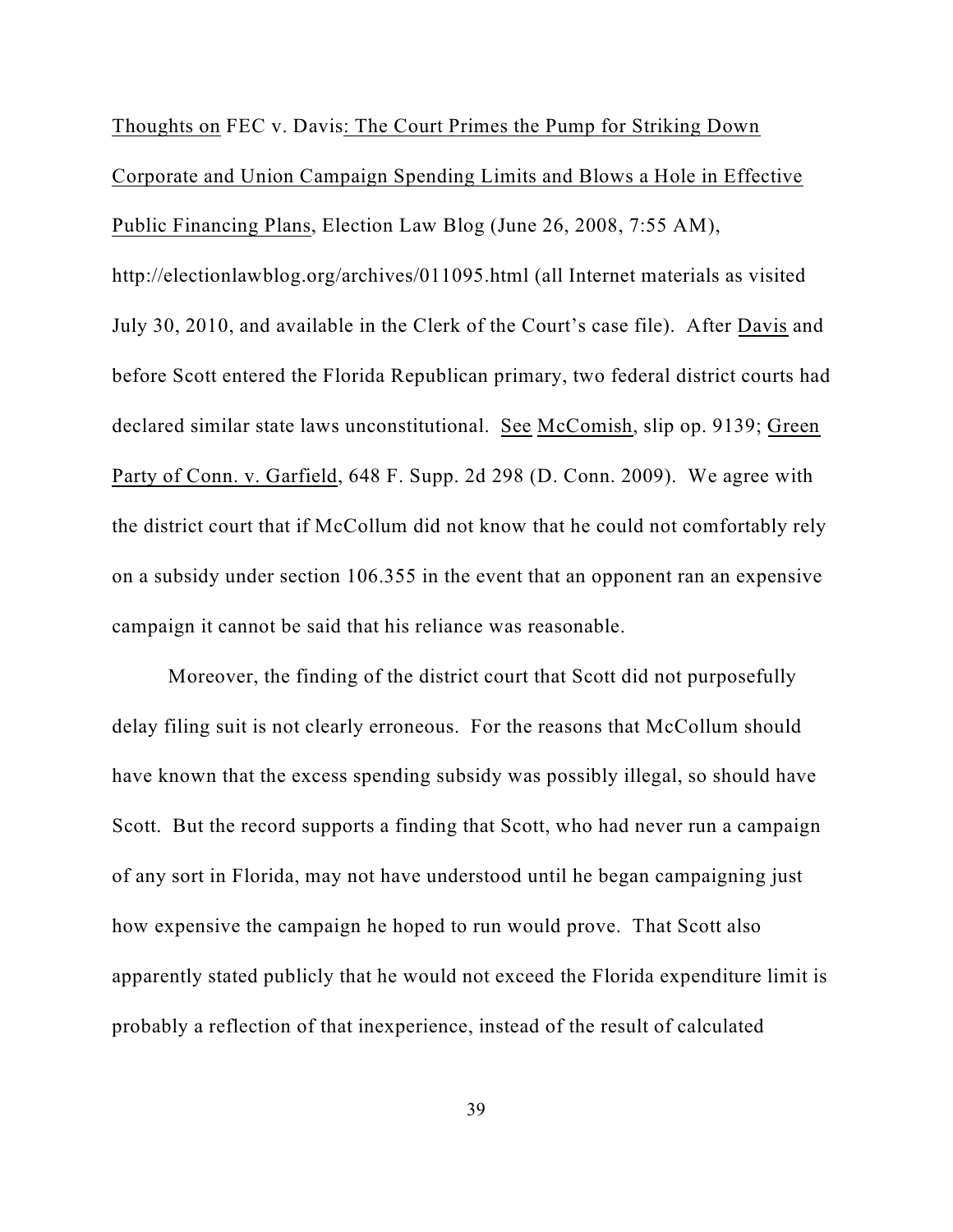misdirection.

In sum, each candidate stands to suffer if he loses this appeal and it is not obvious who stands to suffer more. The public is similarly harmed to a small degree no matter the outcome, as it is likely to hear less from one or the other candidate, but there is no danger of disrupting the looming election. We cannot say that granting preliminary relief would be unfair to McCollum.

## *D. Scott Is Entitled to a Preliminary Injunction.*

Scott has persuaded us that he is entitled to preliminary relief. For the reasons we have stated, Scott is exceedingly likely to prevail on the merits of his claim that the excess spending subsidy violates the First Amendment. Davis compels this conclusion. Moreover, as we have explained, preliminary relief would not be adverse to the public interest.

On this record, because Scott is highly likely to prevail after a full trial on the merits, we must enjoin the operation of the excess spending subsidy. Courts have often treated the likelihood of success on the merits as dispositive where, as here, difficult to quantify and apparently similar harms are at issue. 11A Charles Alan Wright, Arthur R. Miller & Mary Kay Kane, Federal Practice and Procedure § 2948.3 (2d ed. 1995). "[T]he less certain the district court is of the likelihood of success on the merits, the more plaintiffs must convince the district court that the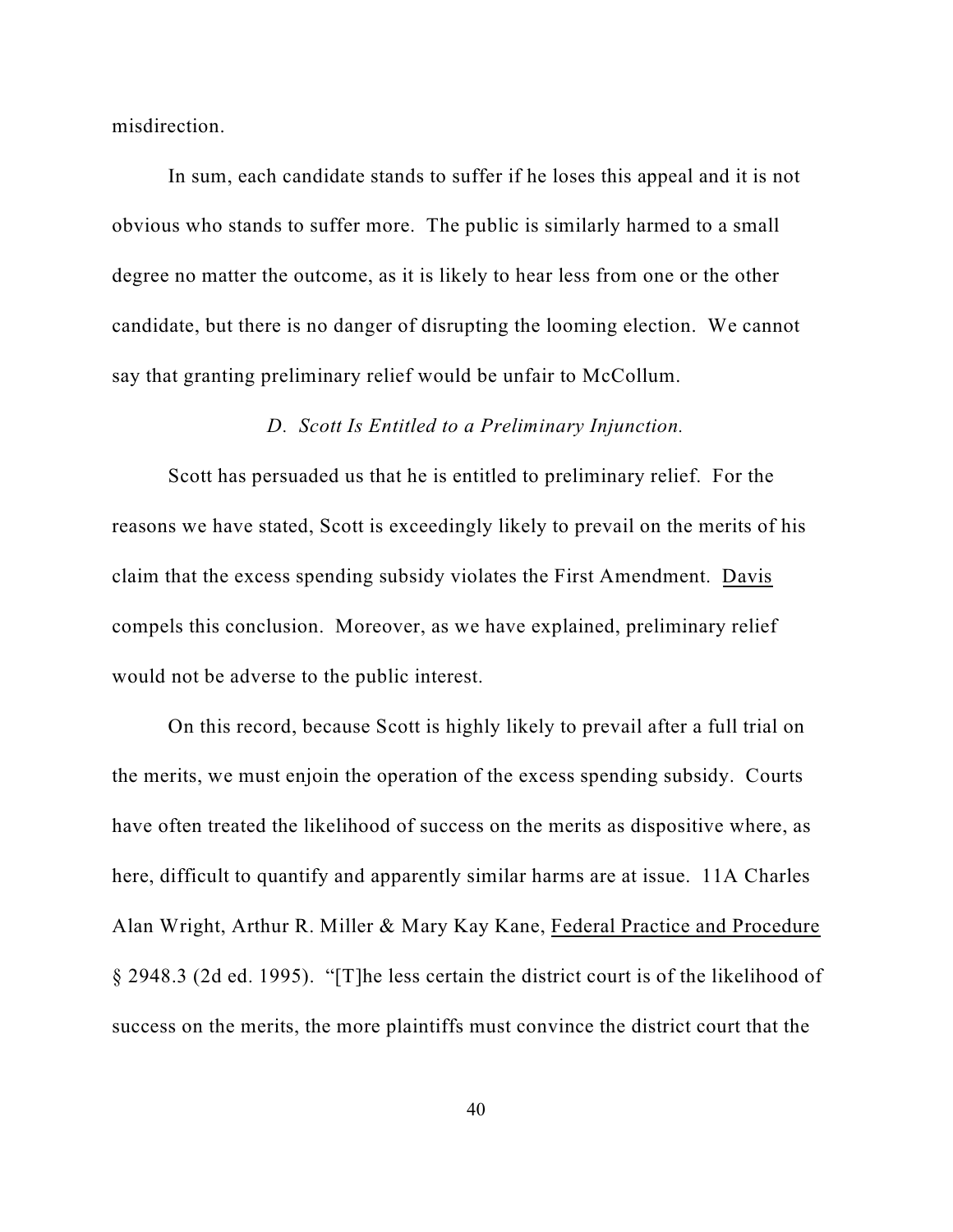public interest and balance of hardships tip in their favor." Sw. Voter Registration Educ. Project, 344 F.3d at 918. We have even treated the merits as influencing our view of the relative severity of the harms. Most relevant here, when assessing the severity of burdens on speech, we have held that "even a temporary infringement of First Amendment rights constitutes a serious and substantial injury." KH Outdoor, 458 F.3d at 1272. Similarly, we have held that the public, when the state is a party asserting harm, has no interest in enforcing an unconstitutional law. See id. ("[T]he city has no legitimate interest in enforcing an unconstitutional ordinance."); Fla. Businessmen for Free Enter., 648 F.2d at 959 ("Given appellants' substantial likelihood of success on the merits, however, the harm to the city from delaying enforcement is slight."). So we are in complete agreement with the view of the district court that Scott is entitled to relief if his claim is likely to succeed. Although we appreciate the careful consideration the district court accorded these difficult issues, we disagree with the final step of its reasoning.

One final point about severance, because the district court raised the issue. The district court suggested that, in the light of its view of the manner in which the excess spending subsidy encouraged participation in the public financing system, invalidating the subsidy might also require invalidating the \$500 contribution limit. It is not clear whether the district court thought that it might have to strike the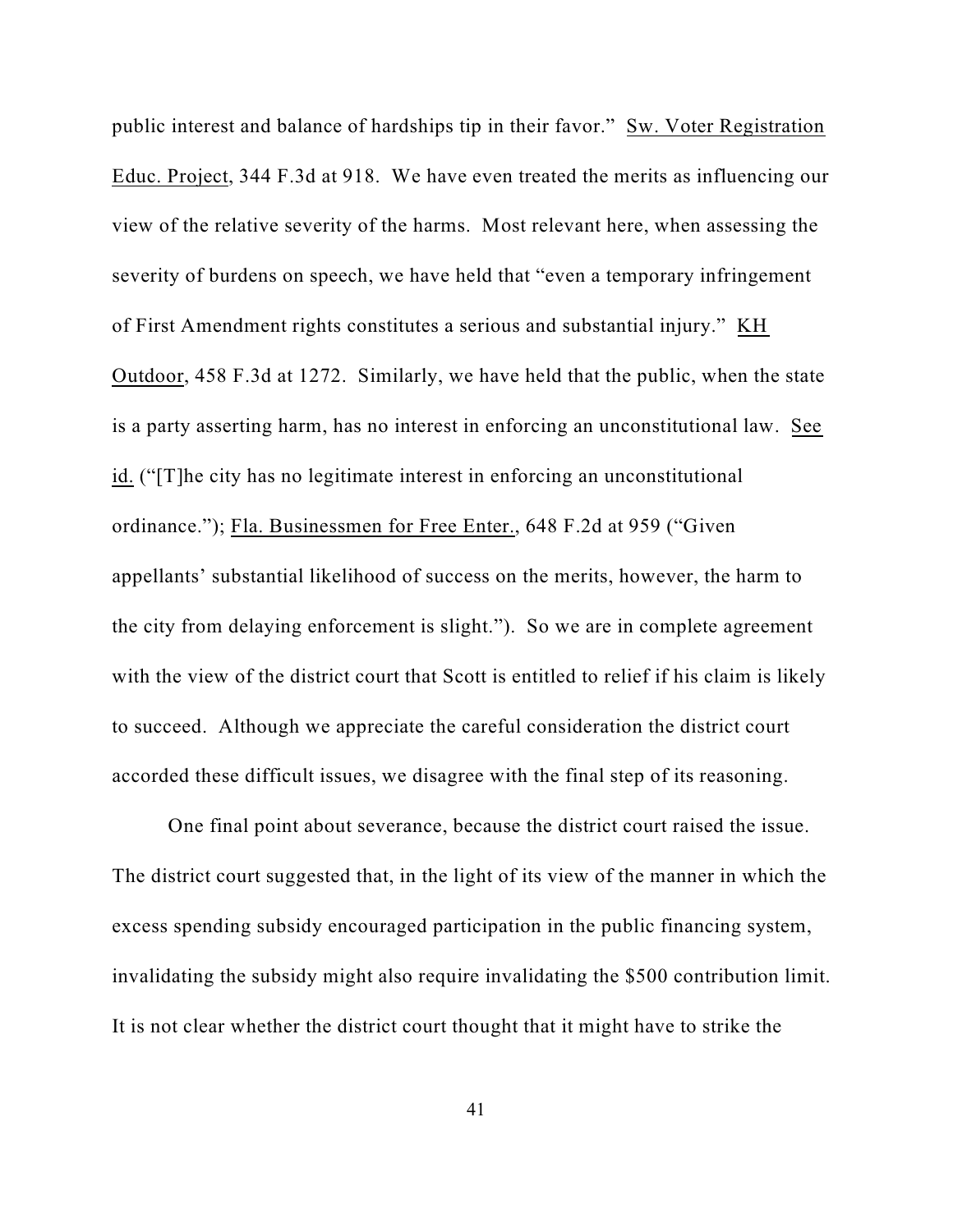contribution limit as it applied to all candidates or only participating candidates. No party, however, suggests that we cannot preliminarily enjoin enforcement of the excess spending subsidy without also preliminarily enjoining enforcement of other provisions of the Act, and Scott argues that consideration of the severance issue is premature anyway.

Consideration of the issue of severance might be premature because we will not invalidate—only preliminarily enjoin—the excess subsidy provision, but we have no problem concluding that the excess spending subsidy is severable. Florida "clearly favors (where possible) severance of the invalid portions of a law from the valid ones." Solantic, 410 F.3d at 1269 n.16 (internal quotation marks omitted). Florida employs a well-established four-part test to determine whether severance is appropriate: (1) the unconstitutional provision can be separated from the remaining valid provisions; (2) the legislative purpose of the act can be achieved without the invalid provision; (3) the valid and invalid features are not so inseparable that the legislature could only have wanted them to exist together; and (4) a complete act remains after severance. Women's Emergency Network v. Bush, 323 F.3d 937, 948–49 (11th Cir. 2003). Here, as is "in almost any case," we can easily separate the excess spending subsidy from the remainder of the Act and the Act remains complete even after severance. Id. at 949. We disagree with the district court that,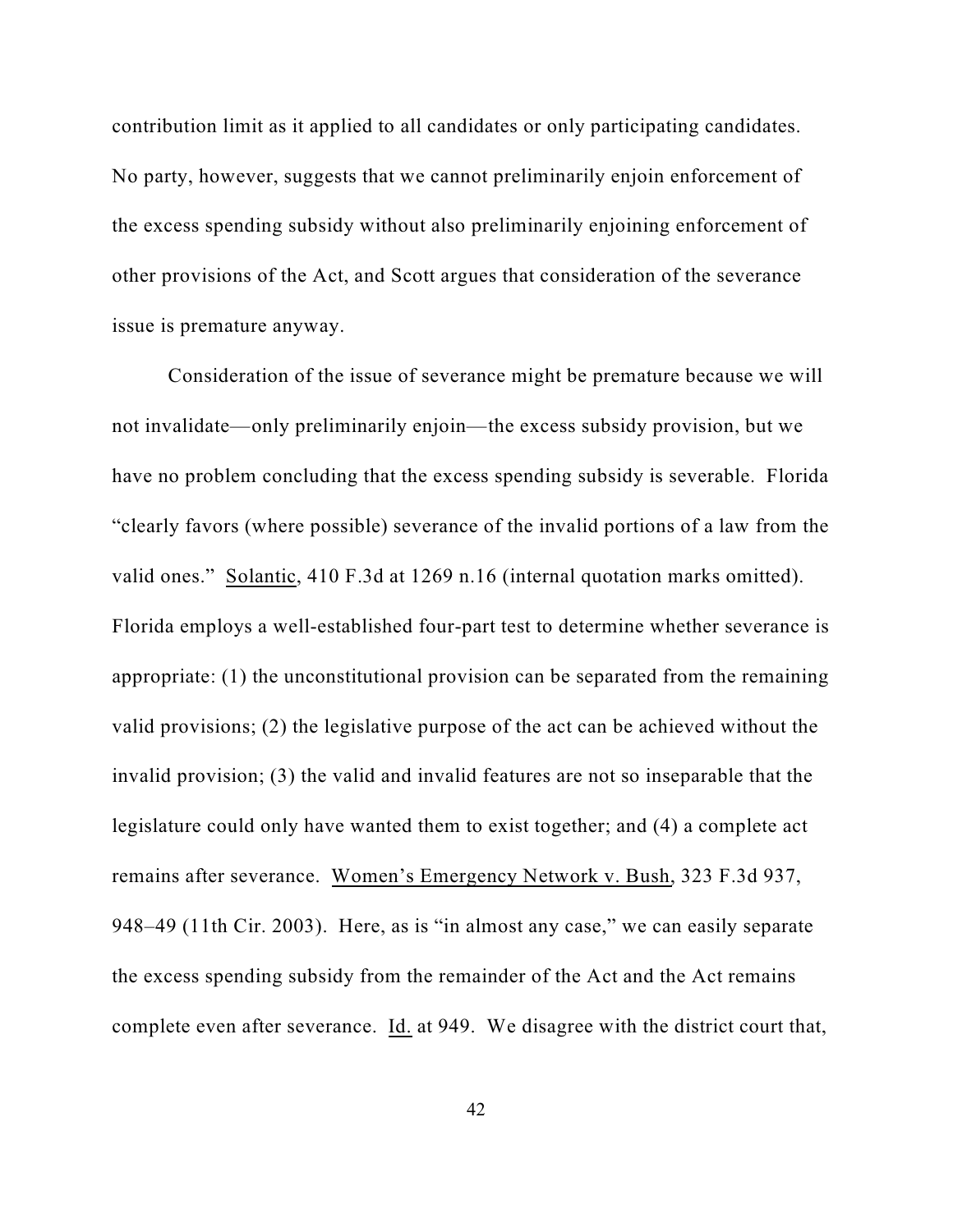because the legislature adopted a \$500 limit on private contributions when it created the excess spending subsidy, the two provisions are tied so that we could not enjoin the operation of only the subsidy. The \$500 limit on private contributions is generally applicable so that it burdens all candidates even when none accept public funds. Moreover, we have little trouble concluding that the Florida Legislature would want to sever the subsidy because the Act contains a severability provision that applies to "any provision of [the] act," 1991 Fla. Sess. Law Serv. ch. 91-107 § 36. See Smith v. Dep't of Ins., 507 So. 2d 1080, 1090 (Fla. 1987). For the reasons that we concluded that the subsidy was not narrowly tailored to the goal of encouraging participation in the public financing system, we also conclude that the legislative purpose of the Act can be served without the subsidy.

### **IV. CONCLUSION**

The judgment of the district court is **REVERSED**. Because Scott has established his entitlement to a preliminary injunction, it is ordered that the Interim Secretary of State of Florida, Dawn K. Roberts, and all officers, agents, and employees of the office of the Secretary of State are **PRELIMINARILY ENJOINED** from releasing funds to Ira William ("Bill") McCollum Jr., under the excess spending subsidy of section 106.355 of the Florida Election Campaign